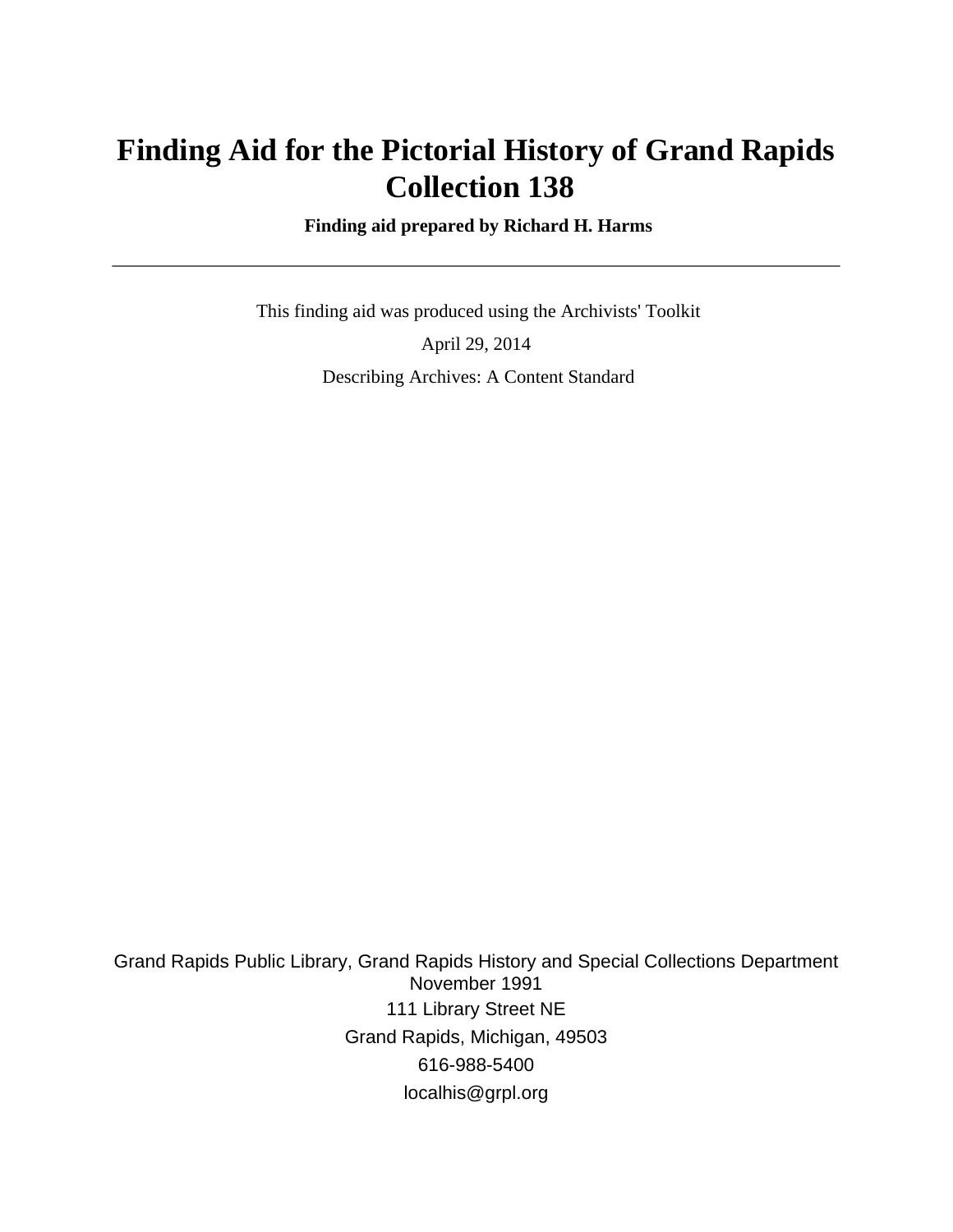## **Table of Contents**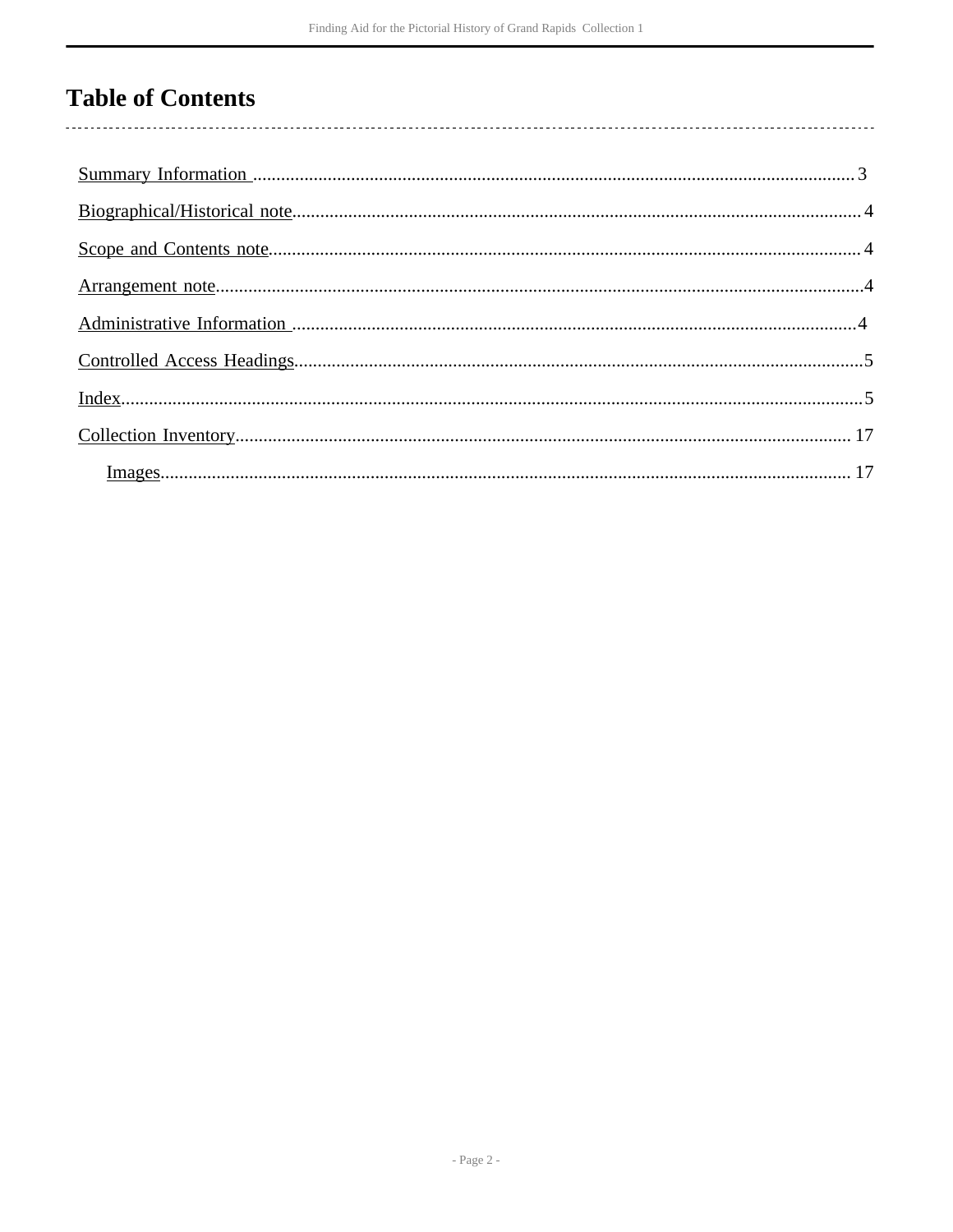# <span id="page-2-0"></span>**Summary Information**

| <b>Repository</b> | Grand Rapids Public Library, Grand Rapids History and Special<br><b>Collections Department</b>                                                                                                                                                                                                                                                                                                                                                                                                                                                                                                                                                                    |
|-------------------|-------------------------------------------------------------------------------------------------------------------------------------------------------------------------------------------------------------------------------------------------------------------------------------------------------------------------------------------------------------------------------------------------------------------------------------------------------------------------------------------------------------------------------------------------------------------------------------------------------------------------------------------------------------------|
| <b>Creator</b>    | Mapes, Lynn G                                                                                                                                                                                                                                                                                                                                                                                                                                                                                                                                                                                                                                                     |
| <b>Creator</b>    | Travis, Anthony                                                                                                                                                                                                                                                                                                                                                                                                                                                                                                                                                                                                                                                   |
| <b>Title</b>      | Pictorial History of Grand Rapids                                                                                                                                                                                                                                                                                                                                                                                                                                                                                                                                                                                                                                 |
| Date [inclusive]  | 1870-1975, n.d.                                                                                                                                                                                                                                                                                                                                                                                                                                                                                                                                                                                                                                                   |
| <b>Extent</b>     | 2.25 Linear feet Six boxes                                                                                                                                                                                                                                                                                                                                                                                                                                                                                                                                                                                                                                        |
| Language          | English                                                                                                                                                                                                                                                                                                                                                                                                                                                                                                                                                                                                                                                           |
| <b>Abstract</b>   | A Pictorial History of Grand Rapids is a book published by Lynn G.<br>Mapes and Anthony Travis in 1976. The book details the social history<br>and development of Grand Rapids, Michigan. This collection includes<br>photographs copied from various sources that document the metropolitan<br>Grand Rapids area. Included are views of the city from the 1920s and<br>1930s, as well as images taken in 1975. The images depict street scenes,<br>activities, churches, trucks, streetcars, theaters and churches. They focus<br>on the emergence and decline of a downtown business district, urban<br>transportation and a spreading economic infrastructure. |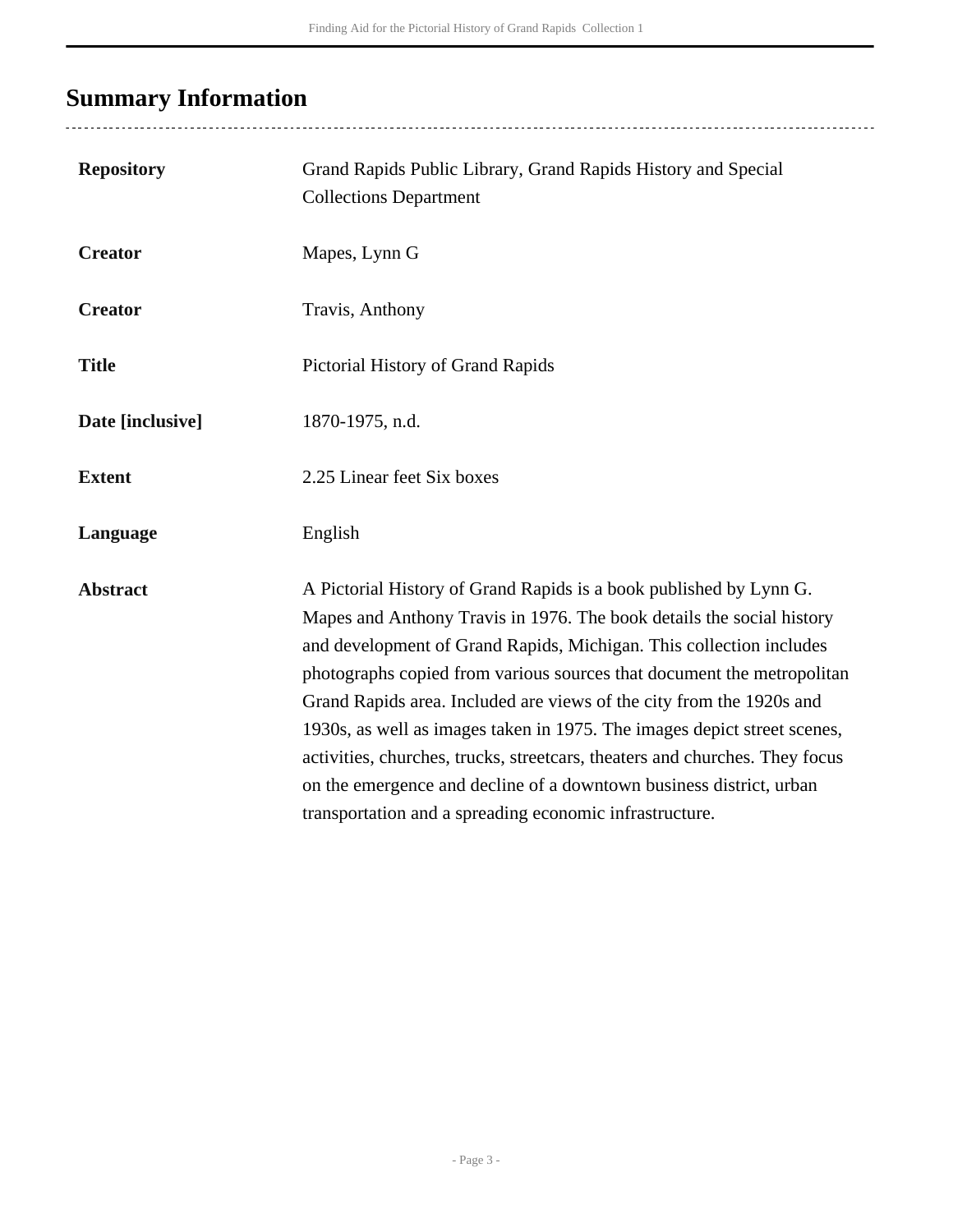## <span id="page-3-0"></span>**Biographical/Historical note**

"Pictorial History of Grand Rapids" was created by Lynn G. Mapes and Anthony Travis, two United States History instructors at Grand Valley State University. The book was an effort to detail the social history of the city's people and the development of that people's urban environment. The authors surveyed pictorial collections throughout the city, particularly those at the Grand Rapids Public Library and the Grand Rapids Public Museum.

### <span id="page-3-1"></span>**Scope and Contents note**

The images depict the emergence of a concentrated urban core and the expansion from that core in a midsize Midwestern city. As such it details the emergence and decline of a downtown business district, urban transportation, a spreading economic infrastructure, public and private sector development, the role of neighborhoods, recreational activities, schools and churches.

Included in the book publication are images that come from several other collections in the Archives at the Grand Rapids History & Special Collections Center, as well as Coll. 138. Many of the images/photos included in Coll. 138, however, are not actually items that were finally selected for use in the publication.

An index in this finding aid provides additional access to subject matter found in various folders.

### <span id="page-3-2"></span>**Arrangement note**

Photos were first grouped by general subject, with those items filed together in the same folder. The number in parentheses indicates the number of items in the folder. Subject folders are arranged alphabetically.

## <span id="page-3-3"></span>**Administrative Information**

- Page 4 -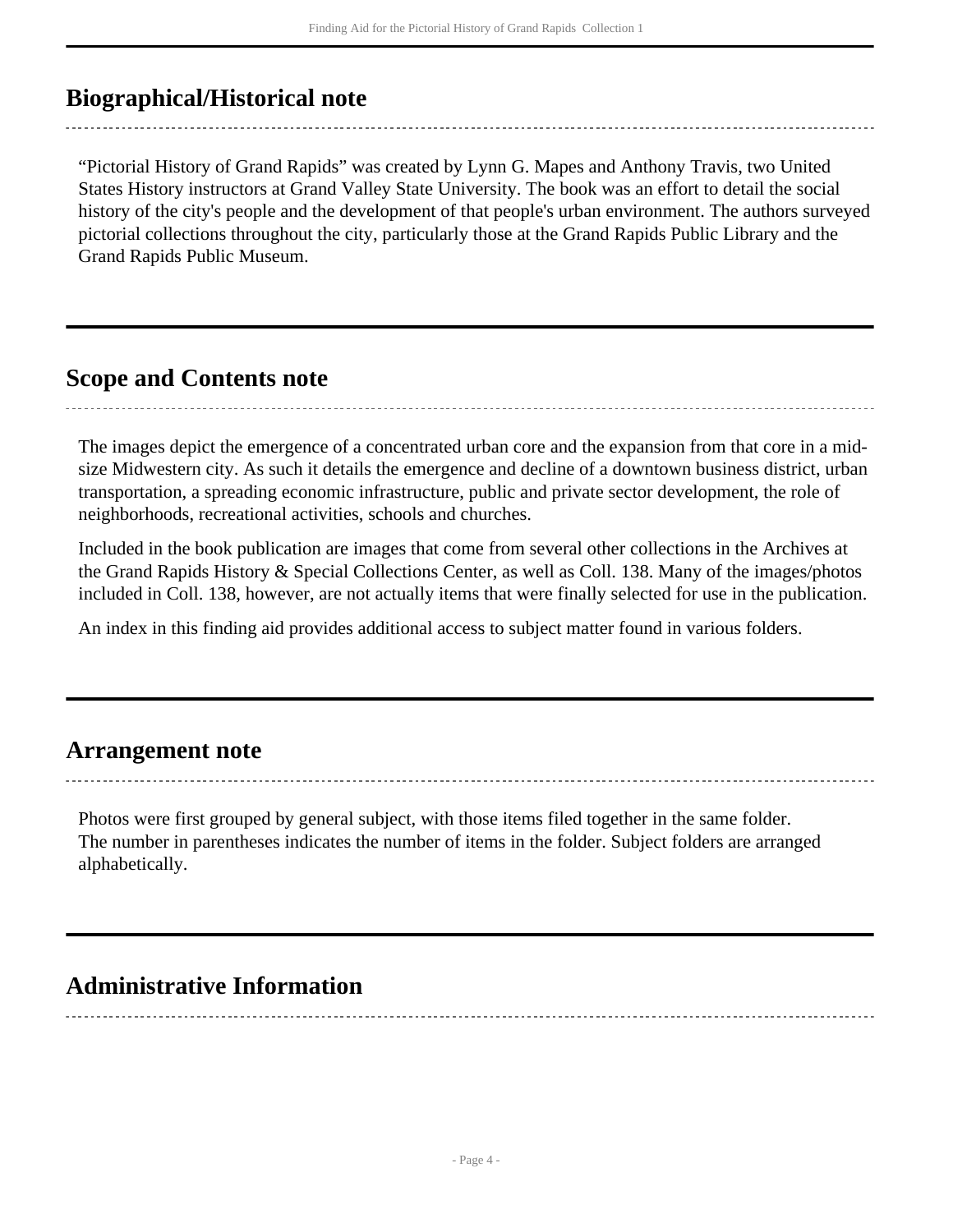#### **Publication Information**

Grand Rapids Public Library, Grand Rapids History and Special Collections Department November 1991

#### **Copyright**

None of the historical images carry any known copyright restrictions. Copyrights held by the authors were transferred to the Grand Rapids Public Library. Copyright of the Weidenaar graphics may still be held by the artist or his heirs.

#### **Immediate Source of Acquisition note**

Lynn G. Mapes, accession number 1991.015

## <span id="page-4-0"></span>**Controlled Access Headings**

#### **Genre(s)**

• photographs

#### **Geographic Name(s)**

• Grand Rapids (Mich.) -- History -- Photographs

#### **Subject(s)**

• Publications -- Michigan -- Grand Rapids

## <span id="page-4-1"></span>**Index**

28th Street views - b.1,f.1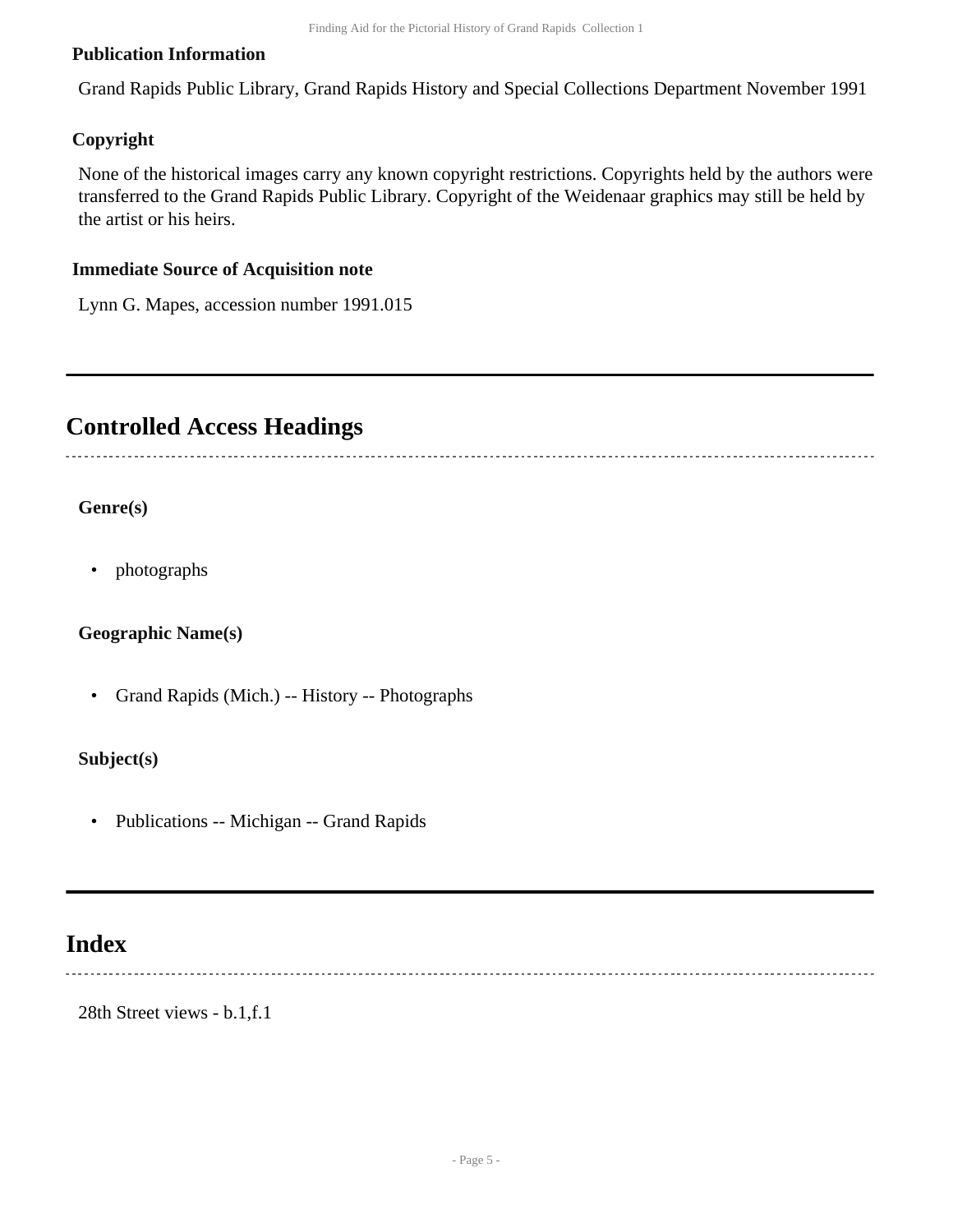- A&P Store b.1,f.2
- Abe Schefman & Co. b.1,f.3
- Accordion player b.1,f.5
- Ada Covered Bridge b.1,f.4
- Airplanes b.1,f.7
- Airline schedule b.1,f.6
- Alabastine Co., plaster mill b.1,f.8
- Altar b.1,f.9
- Ambulance b.1,f.10
- American Legion drive b.1,f.11
- American Seating b.1,f.12
- Amos 'n' Andy b.1,f.13
- Apartment Building b.1,f.14
- Aquinas College b.1,f.15
- Attwood Brass Co. b.1,f.16
- Automobile sales lots b.4,f.26
- Automobiles b.1,f.17;b.4,f.1
- Automobiles. Service Stations b.1,f.18
- Bands b.1,f.19;b.2,f.58;
- Banks. Interiors b.1,f.20
- Baptist Mission marker b.1,f.21
- Barber Shops. Interiors b.1,f.22
- Baseball teams b.1,f.23
- Bert Brother Trucking b.1,f.24
- Bibles b.6,f.13
- Bicycling b.1,f.25
- Blacksmiths b.1,f.26
- Blatz Brewing Co. b.1,f.27
- Bostwick Avenue Elms b.1,f.29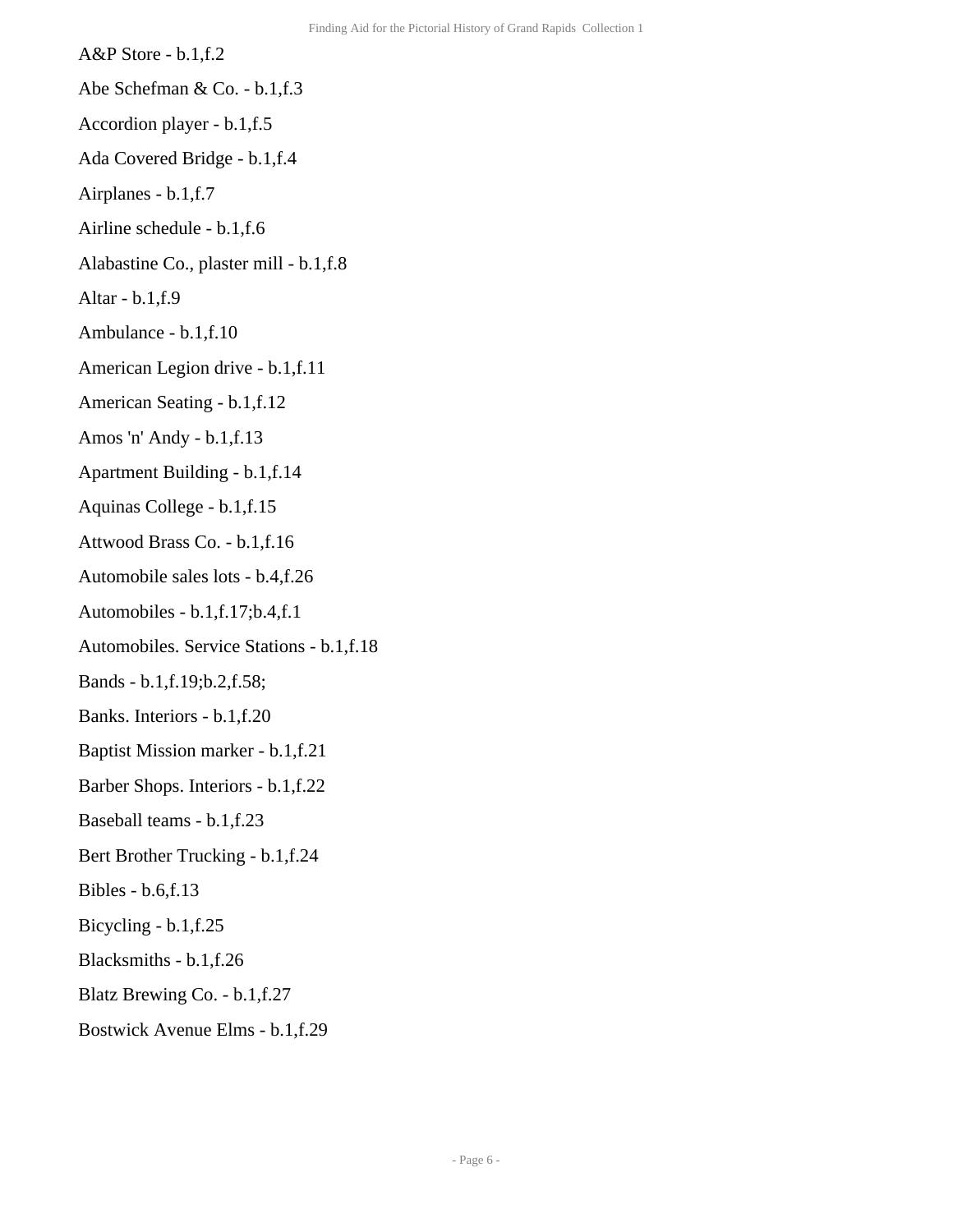- Bostwick Avenue views b.1,f.28
- Bowling alleys b.1,f.30
- Bread deliveryman b.1,f.31
- Breen & Halladay Fuel Co. wagon b.1,f.32
- Breweries b.2,f.38;b.4,f.47
- Bridge Street views b.1,f.33
- Bridges b.1,f.4;b.2,f.41;b.3,f.48
- Brummeler-VanStrien Co. truck b.6,f.8
- Buggies b.1,f.34
- Burleson Sanitarium b.1,f.35
- Burlesque shows b.1,f.36
- Buses b.1,f.37;b.4,f.23
- Calkins Law Office b.1,f.38
- Calvin College b.1,f.39
- Camera Shop b.1,f.40
- Camera Shop truck b.1,f.41
- Campau Bank note b.1,f.42
- Campau Park b.1,f.43
- Campau Square views b.1,f.44
- Cascade Country Club b.1,f.45
- Cemeteries b.4,f.25
- Central Boiler Works b.1,f.46
- Cherry, SE (951-3) b.1,f.47
- Christmas b.1,f.48
- Churches b.1,f.49;b.2,f.28,f.36,f.37;b.3,f.15;b.5,f.30
- Churches, Interiors b.1,f.50
- Cigar factory interior b.1,f.51
- Circuses b.1,f.52
- Citizenship class b.1,f.53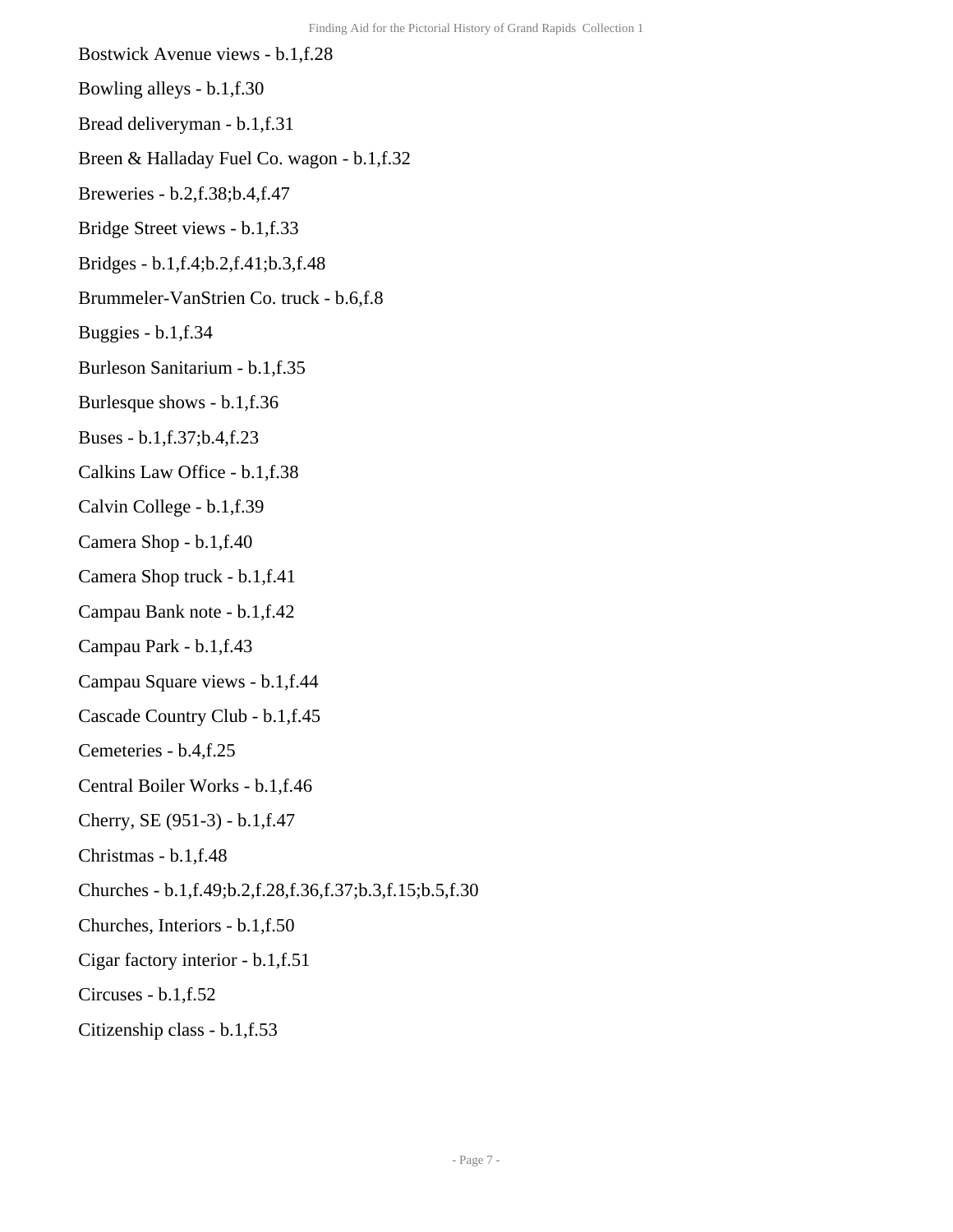- City Hall b.2,f.51 City Market - b.1,f.54 City Rescue Mission truck - b.1,f.55 Civic auditorium - b.2,f.45 Classrooms - b.1,f.56 Clubhouses - b.2,f.1
	- Coal conveyor b.2,f.2
	- Coal pile b.2,f.3
	- Cobbler b.2,f.4
	- Coca Cola truck b.2,f.5
	- Columbia Storage Co. b.2,f.6
	- Core drilling b.2,f.7
	- Courtrooms b.2,f.8
	- Covered bridges b.1,f.4
	- Cranes b.2,f.9
	- Creston Transfer truck b.2,f.10
	- Creston views b.2,f.11
	- Cultivating fields b.2,f.12
	- Davenport College b.2,f.13
	- Department stores. Interiors b.2,f.14
	- Dinner meetings b.2,f.15
	- Division Avenue views b.2,f.16
	- Dray wagons and teams b.2,f.17
	- Economy Dye House motorcycle b.2,f.18
	- Elks Temple b.2,f.19
	- Factories b.1,f.16;b.2,f.29,f.44;b.3,f.8
	- Factories. Interiors b.2,f.20;b.4,f.1;b.5,f.53;b.6,f.16
	- Factory workers b.2,f.21
	- Family Theater b.2,f.22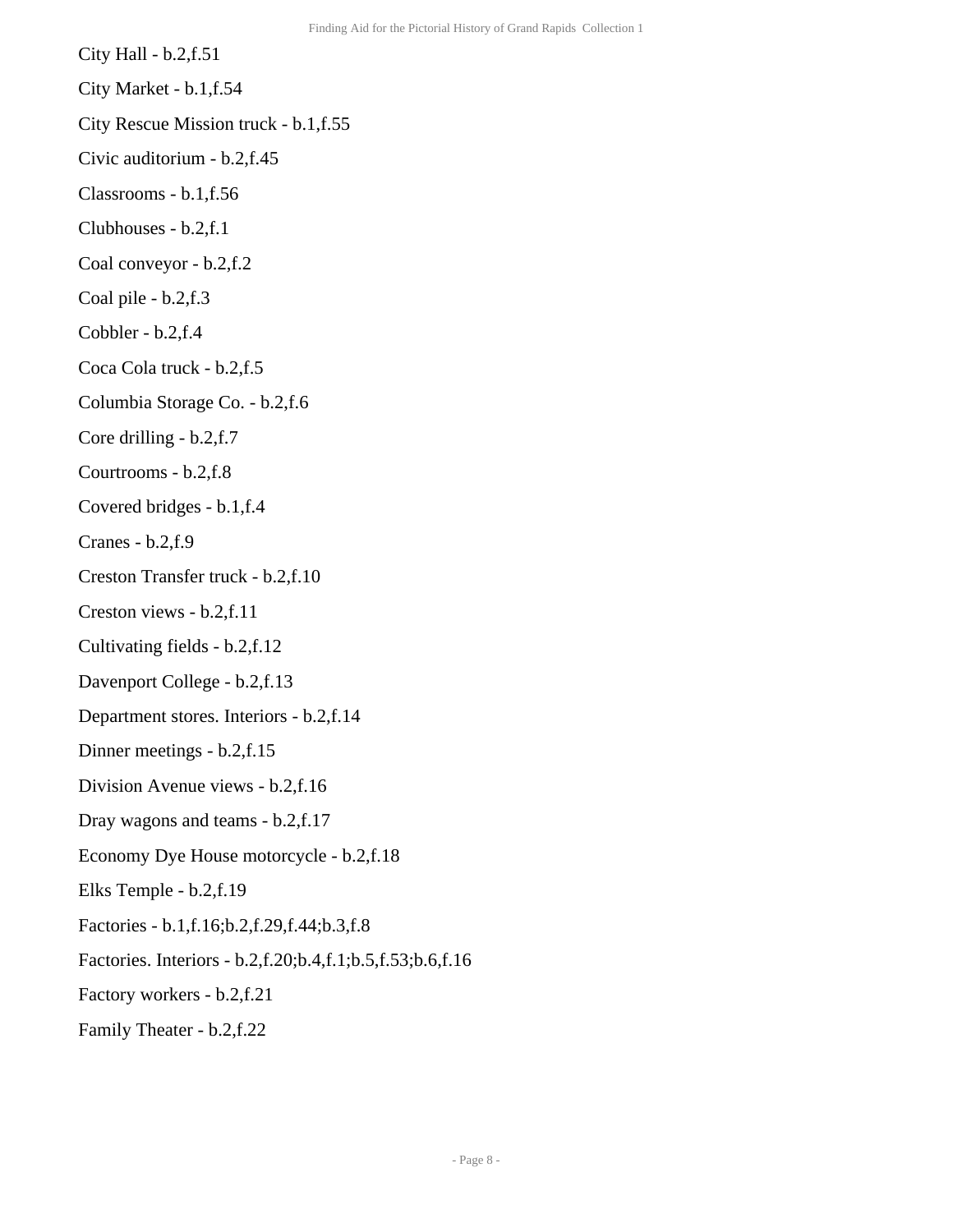Ferry, Grand Haven, Mich. - b.2,f.23 Festivals - b.2,f.24 Fill the Barrel Campaign - b.2,f.25 Fire fighting - b.2,f.26 Fireworks display - b.2,f.27 First Church of Christ Scientist. Interior - b.2,f.28 Fisher Body - b.2,f.29 Fisherman - b.2,f.30 Fitch Carriage Works - b.2,f.31 Food baskets for needy - b.2,f.32 Football players - b.2,f.33 Football wire service report - b.2,f.34 Foresters - b.2,f.35 Fountain Street Church - b.2,f.36 Franklin Street Christian Reformed Church - b.2,f.37 Frey Brothers Co. - b.2,f.38 Front Street views - b.2,f.39 Fruit picking - b.2,f.40 Fulton @ Commerce views - b.2,f.43 Fulton Street Bridge - b.2,f.41 Fulton Street views - b.2,f.42 Furniture factories. Interiors - b.2,f.44;b.6,f.16 GOP Campaign headquarters - b.2,f.48 George Welsh Civic Auditorium - b.2,f.45 George Welsh Civic Auditorium site - b.2,f.46 Globe Knitting Co. employees - b.2,f.49 Golfing - b.2,f.47 Grand Rapids Art Museum - b.2,f.50 Grand Rapids City Hall - b.2,f.51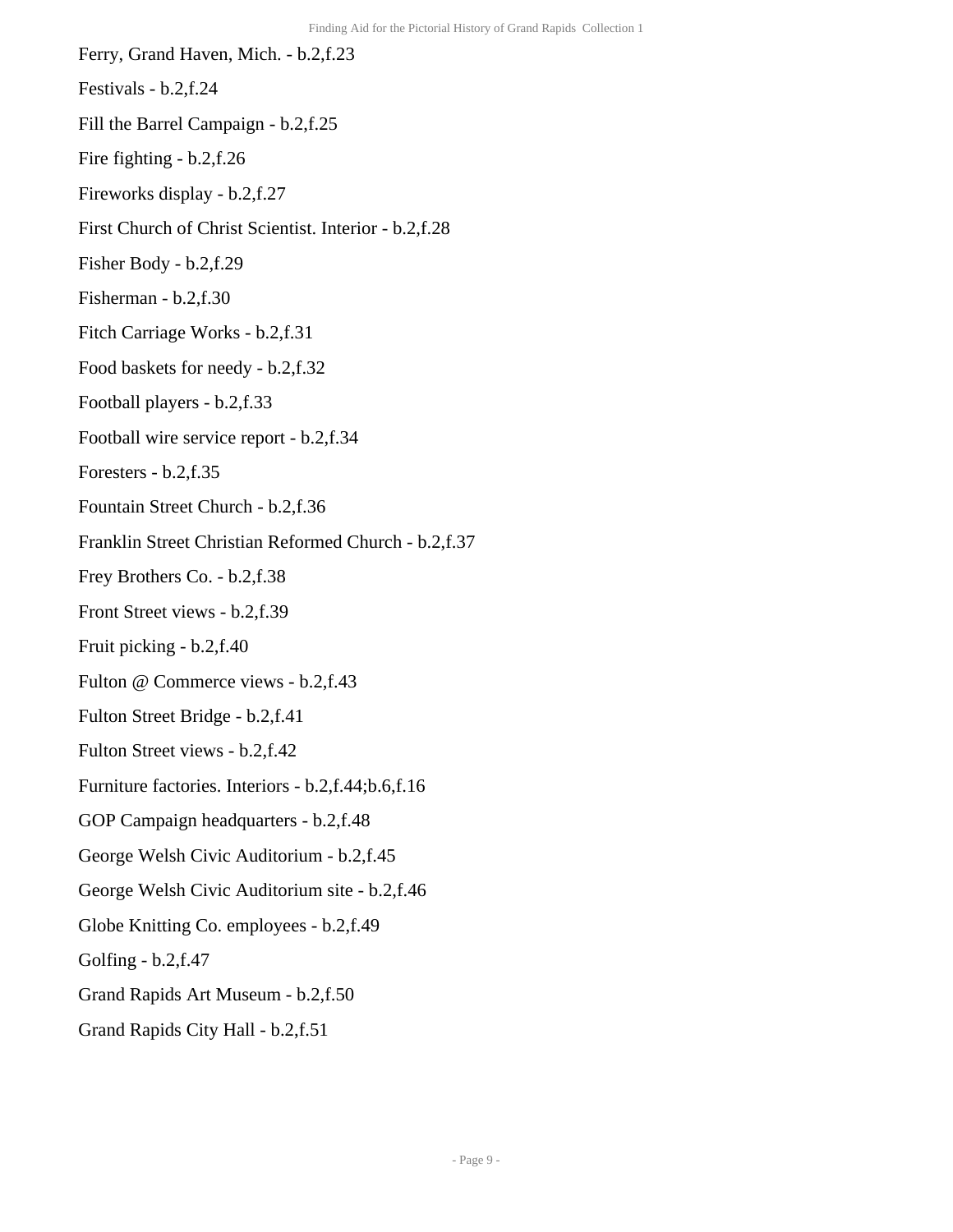- Grand Rapids Community College b.2,f.52 Grand Rapids Felt Boot Co, workers - b.2,f.53 Grand Rapids Gas Co. window display - b.2,f.54 Grand Rapids Grain & Milling Co. - b.2,f.55 Grand Rapids Herald truck - b.2,f.56 Grand Rapids Press Hall. Interior - b.2,f.59 Grand Rapids Press newsboys - b.2,f.57 Grand Rapids Press newsboys band - b.2,f.58 Grand Rapids Public Library - b.2,f.60 Grand Rapids Public Library. Interiors - b.2,f.61 Grand Rapids Public Museum - b.2,f.62 Grand Rapids Public Museum. Interiors - b.2,f.63 Grand Rapids Radio Co. broadcast - b.3,f.1 Grand Rapids Trust Co. - b.2,f.64 Grand Rapids views - b.3,f.2 Grand River views - b.3,f.3 Greenhouses - b.3,f.4 Grocery stores. Interiors - b.3,f.5 Grocers - b.1,f.2;b.5,f.15 Ground breaking - b.3,f.6 Gypsum mine - b.3,f.7 H.M. Reynolds Shingle Co. - b.3,f.8 Halladay Lumber Co. - b.3,f.9 Halloween - b.3,f.10 Hermitage Garage - b.3,f.11 Hermitage Hotel - b.3,f.12 Herpolsheimer Co. - b.3,f.13 Herrud & Co. truck - b.3,f.14
- Highland Park Christian Reformed Church b.3,f.15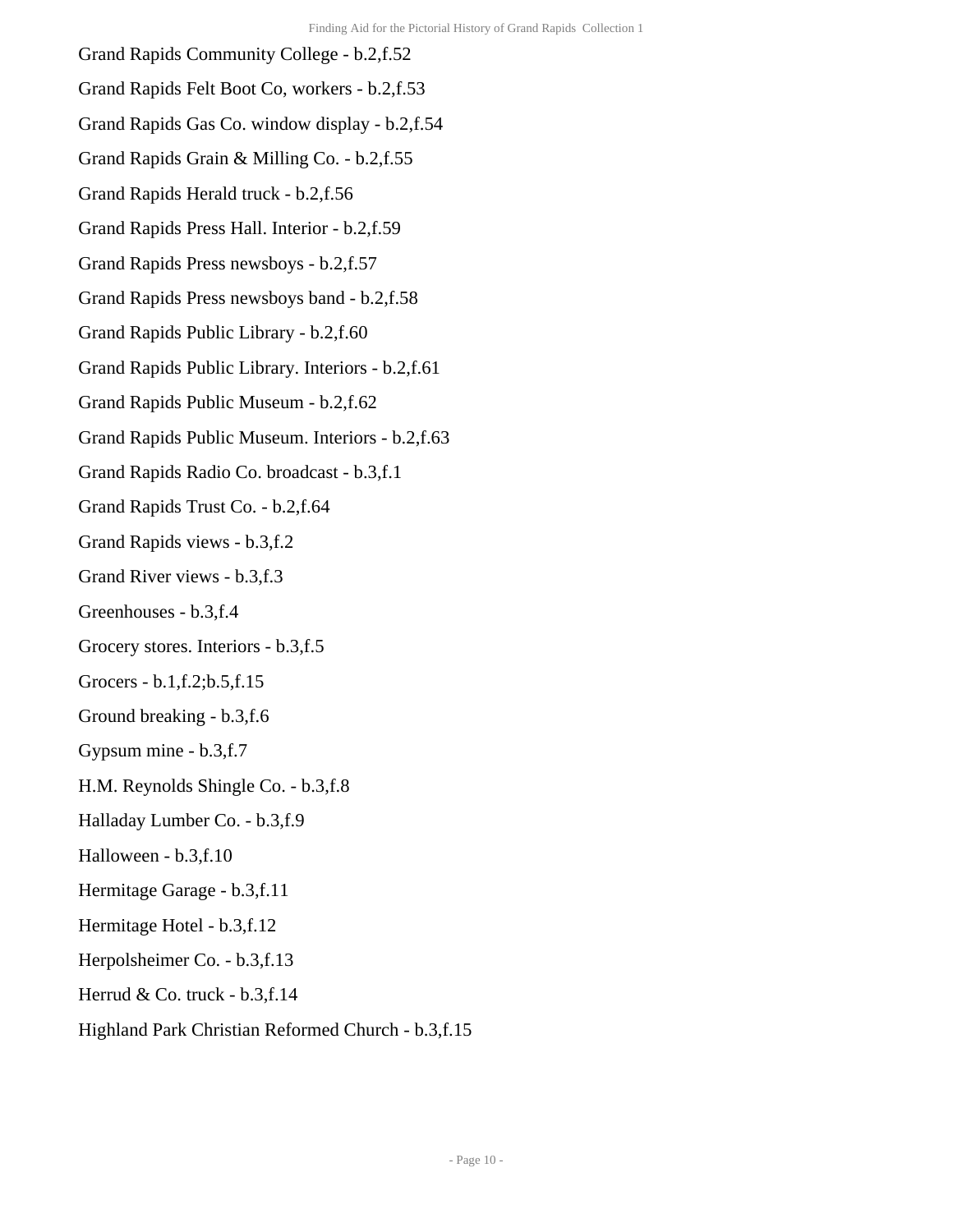- Holland Furnace Co. b.3,f.16 Hotels - b.3,f.50;b.4,f.33-4
- Houses b.3,f.17
- Houses. Interiors b.3,f.18
- Hub Boys Club b.3,f.19
- Hunters b.3,f.20
- I-196 construction b.3,f.21
- Ice delivery b.3,f.22
- Independent Messenger Service truck b.3,f.23
- Installing drain tiles b.3,f.24
- Interurban construction camp b.3,f.25
- Interurbans b.3,f.26
- Isis Theater b.3,f.27
- J. Nicholas Moving truck b.3,f.28
- Jail cell b.3,f.29
- Jefferson @ Washington views b.3,f.30
- Jension Mill b.3,f.31
- John Ball Park b.3,f.32
- Kendall College of Art And Design b.3,f.33
- Kent Country Club b.3,f.34
- Kent County International Airport b.3,f.35
- Kent Theater b.3,f.36
- Kitchens b.3,f.37
- Knights of Columbus night school b.3,f.38
- Knitters b.3,f.39
- Kolkowski Orchestra b.3,f.40
- Kresge's. Interior b.3,f.41
- Lagrave Avenue views b.3,f.42
- Laying pipeline under Grand River b.3,f.43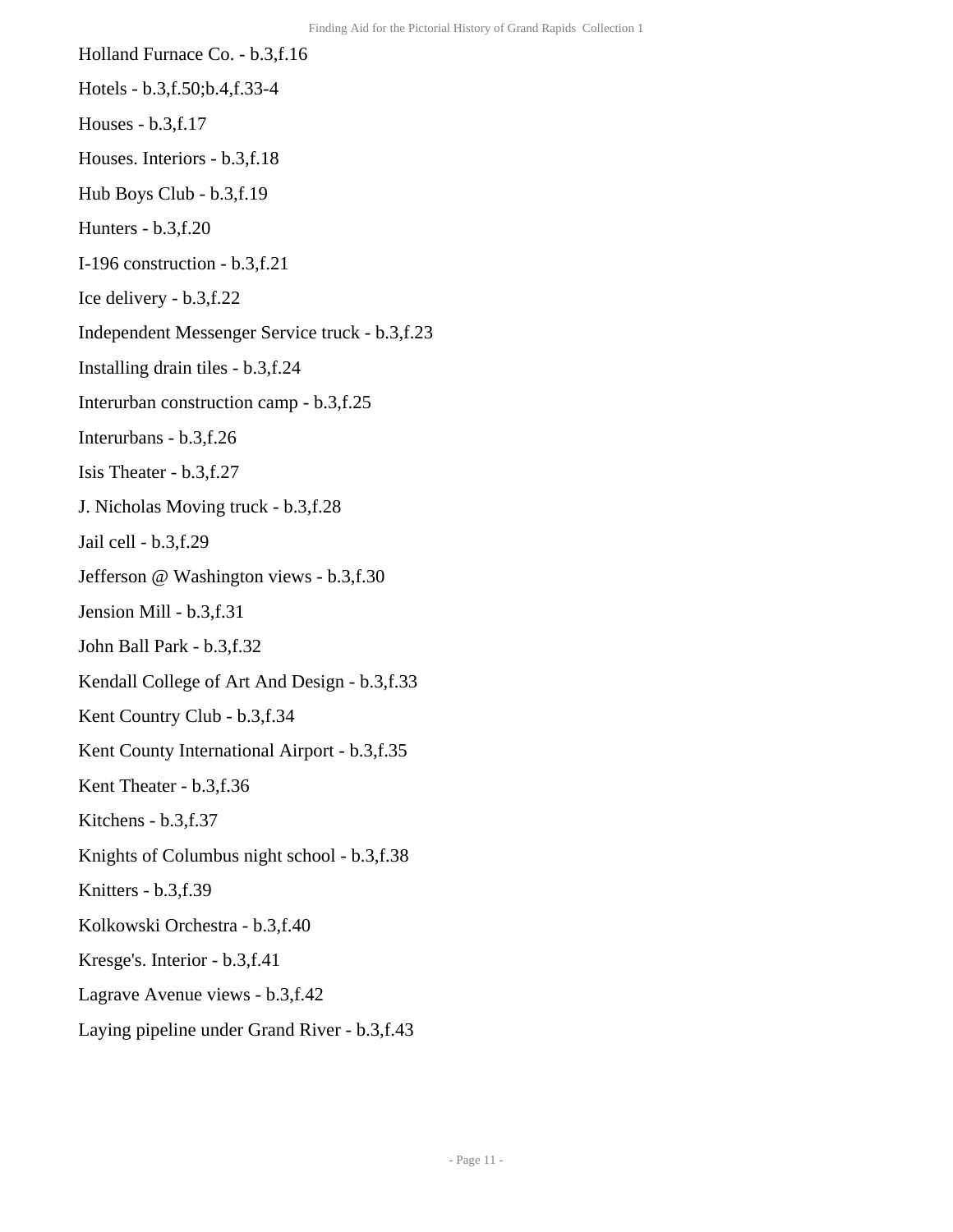Leather Workers Union - b.3,f.44 Ledyard Building - b.3,f.45 Lemonade stand - b.3,f.46 Leonard Refrigerator Co. - b.3,f.47 Leonard Street Bridge construction - b.3,f.48 Lions Club Salvation Army Christmas Baskets - b.3,f.49 Livingston Hotel - b.3,f.50 Logging  $- b.3$ , f. 51 Loraine Automobile Co. factory - b.4,f.1 Lumber mills. Interiors - b.4,f.2 Lumber yard - b.4,f.3 Lyon Street views - b.4,f.4 M.J. Clark Home - b.4,f.5 Madison Square Advertiser - b.4,f.7 Majestic Theater - b.4,f.8 McDonald's Restaurant - b.4,f.6 Meat markets - b.4,f.9 Michigan Street views - b.4,f.10 Milk man - b.4,f.11 Mines - b.3,f.7 Monroe @ Ottawa views - b.4,f.13 Monroe Avenue views - b.4,f.12 Monroe Center views - b.4,f.14 Monument Square building - b.4,f.16 Monument Square views - b.4,f.15 Morton House employees - b.4,f.17 Motorcycles - b.2,f.18;b.4,f.18 Nelson Good & Co. - b.4,f.19 New Street views - b.4,f.20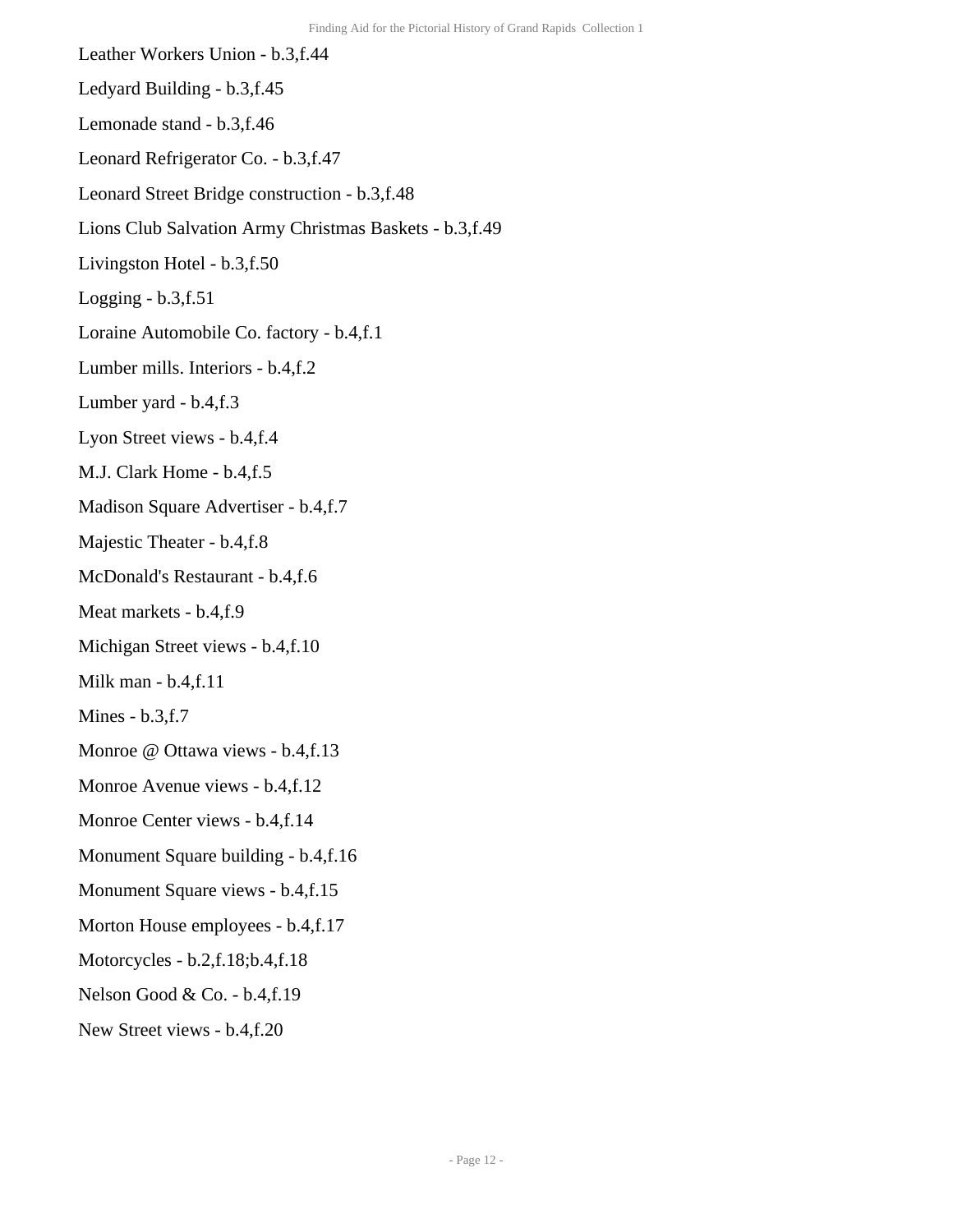Newsboys Hall swimming pool - b.4,f.21 North Park School - b.4,f.22 North Stars busses - b.4,f.23 Nurse with equipment - b.4,f.24 Oakhill Cemetery - b.4,f.25 Oakland Motor Coach Co. car lot - b.4,f.26 Offices. Interiors - b.4,f.27 Offringa & Blok Wallpaper & Paint store - b.4,f.28 Ottawa Avenue views - b.4,f.29 Ottawa Indian Village site marker - b.4,f.30 Out Theater - b.4,f.31 Paddy wagons - b.5,f.4 Palmer School - b.4,f.32 Pantlind Hotel - b.4,f.33 Pantlind Hotel. Interior - b.4,f.34 Parades - b.4,f.35 Parks - b.4,f.36;b.6,f.9 Pearl Street views - b.4,f.37 Peck Building - b.4,f.38 Peninsular Club - b.4,f.39 People. Mapes, Lynn & Travis, Anthony - b.4,f.40 People. Tillman, George P. - b.4,f.41 People. Unidentified - b.4,f.43 People. VanderVelde, Craig - b.4,f.42 People. author - b.4,f.44 People. children - b.4,f.45 People. groups - b.4,f.46 Petersen Brewing Co. - b.4,f.47 Picnics - b.4,f.48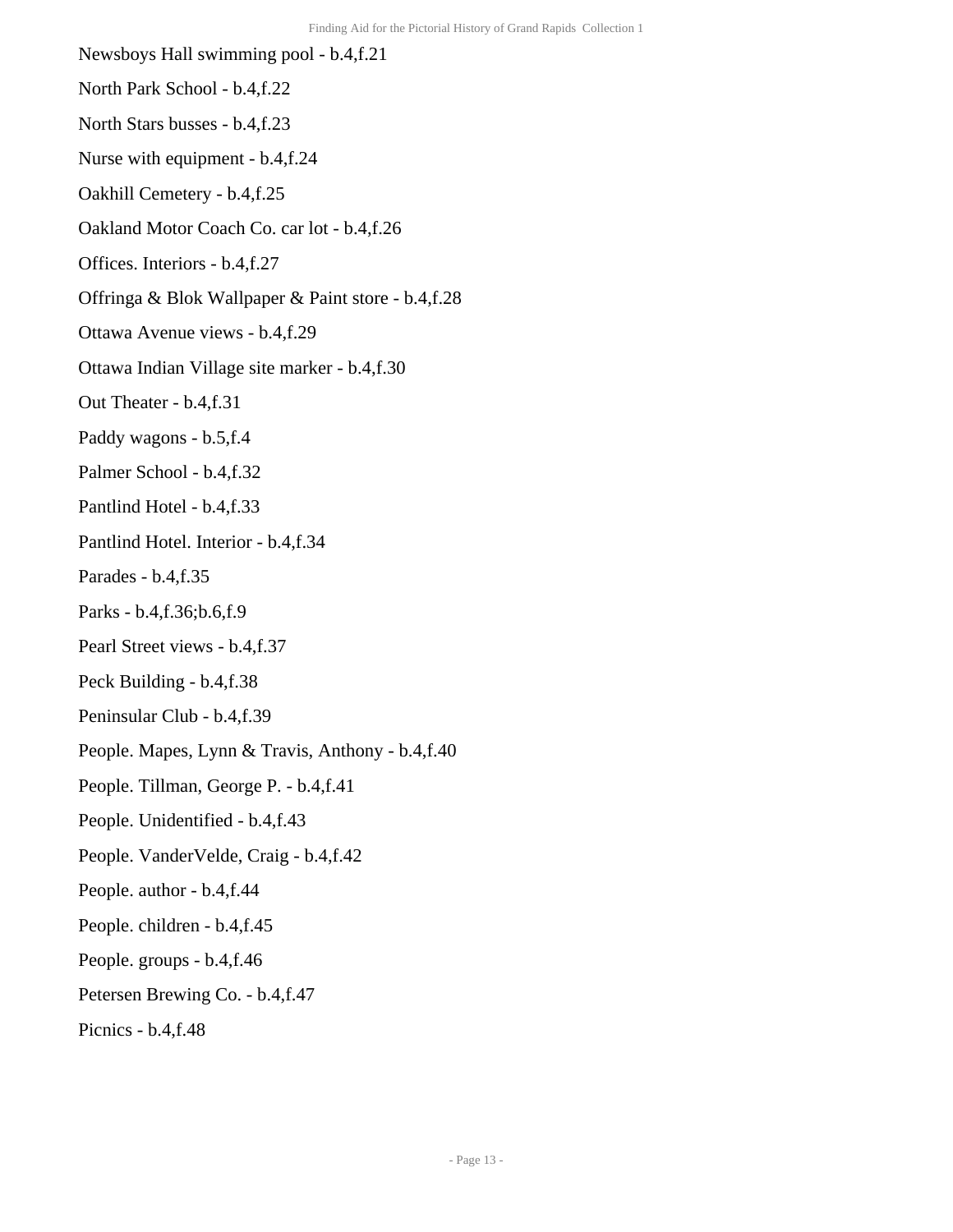Pierce's Ice Cream advertising - b.5,f.1 Plainfield Avenue School - b.5,f.2 Plaster mills - b.1,f.8 Police - b.5,f.3 Police Paddy Wagon - b.5,f.4 Political Campaign dinner - b.5,f.5 Political Rally - b.5,f.6 Polonia Cafe - b.5,f.7 Pool Rooms - b.5,f.8 Princes Theater - b.5,f.9 Public Health Clinic - b.5,f.10 Public Works Project - b.5,f.11 Radio broadcasts - b.3,f.1;b.5,f.12;b.6,f.17-18 Railroad timecard - b.5,f.13 Railroads - b.5,f.14 Ray Watkins Grocery - b.5,f.15 Rayfeld Carburetor Shop - b.5,f.16 Reeds Lake - b.5,f.17 Regent Theater - b.5,f.18 Regent Theater. Interior - b.5,f.19 Restaurants - b.4,f.6;b.5,f.20 Richards Tow Truck - b.5,f.21 Road grading - b.5,f.23 Roads - b.5,f.22 Rogers Plaza - b.5,f.24 Ryskamp Grocery display - b.5,f.25 Schools - b.3,f.38;b.4,f.22;b.4,f.32;b.5,f.2,f.29,f.39 Second Reformed Church - b.5,f.30 Security Storage & Transfer Co. - b.5,f.31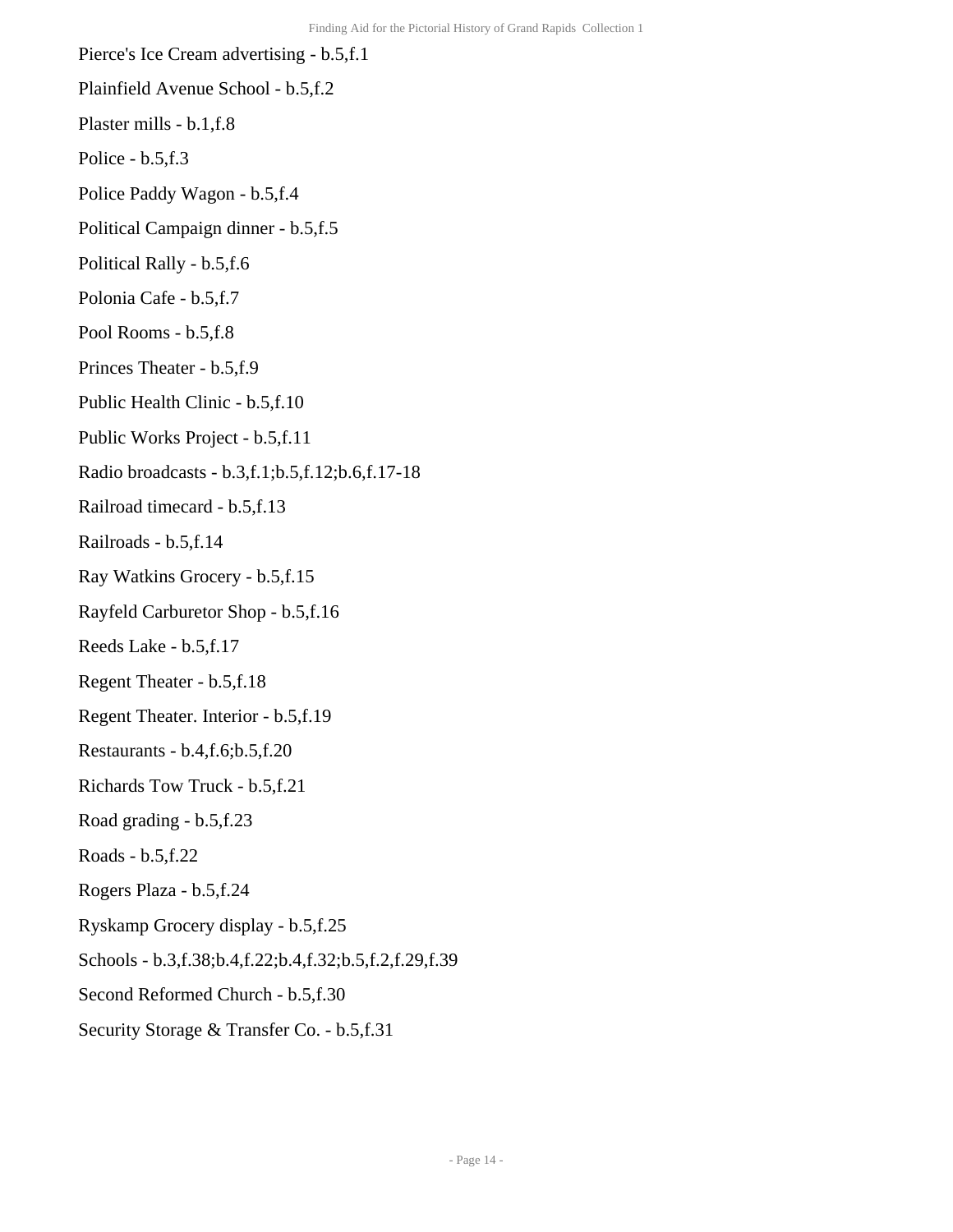- Skeleton b.5,f.35
- Sledding b.5,f.32
- Snow plowing b.5,f.33
- Snow removal b.5,f.34
- St. Adalberts Basilica b.5,f.26
- St. Andrews Cathedral b.5,f.27
- St. John's Orphanage b.5,f.28
- State St. @ Jefferson Ave. b.5,f.36
- Statues b.4,f.15
- Stocking @ Franklin views b.5,f.37
- Stocking theater b.5,f.37
- Storefront b.5,f.38
- Straight Street School b.5,f.39
- Strand Theater b.5,f.40
- Street cars b.5,f.41
- Street sweeper b.5,f.42
- Streetcars b.1,f.33;b.4,f.9
- Streets b.5,f.43
- Strike pickets b.5,f.44
- Students exercising b.5,f.45
- Students field hockey b.5,f.46
- Sun Oil Co. trucks b.5,f.47
- Swimming pools b.4,f.21;b.5,f.48
- Tax chart b.5,f.49
- Telephone operators b.5,f.51
- Telephones b.5,f.50
- Temple Theater b.5,f.52
- Textile factories. Interiors b.5,f.53
- Theater productions b.5,f.55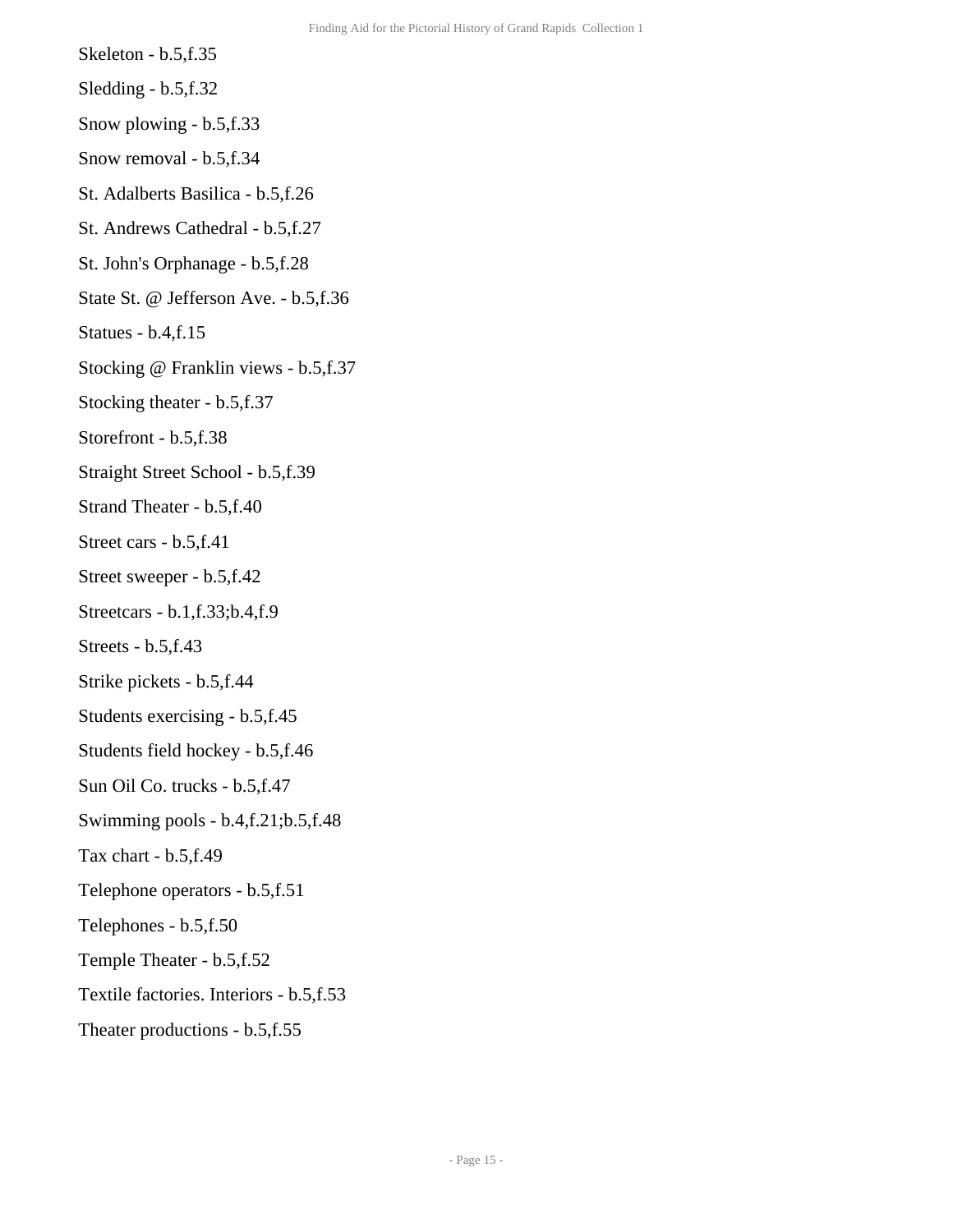Theater projection booth - b.5,f.56 Theaters - b.2,f.22;b.3,f.27,f.36;b.4,f.8,f.12,f.31;b.5,f.18-19;b.5,f.40,f.52,f.54 Tow trucks - b.5,f.21 Tractors - b.4,f.19 Traffic accidents - b.6,f.1 Trucks - b.1,f.24,f.27,f.41,f.55;b.2,f.3,f.5,f.10,f.56;b.3,f.11, b.3,f.14,f.16,f.22-3,f.28;b.4,f.7,f.35;b.5,f.21,f.47;b.6,f.2,f.8 US 131 construction - b.6,f.3 Union Bank - b.6,f.4 Union Station - b.6,f.5 Utility crews - b.6,f.6 Valley City Milling Co. - b.6,f.7 Veterans Memorial Park - b.6,f.9 Vincroft Fruit Wagon - b.6,f.10 Vinkemulder warehouse - b.6,f.11 Voigt Milling Co. - b.6,f.12 WLAV studio - b.6,f.17 WOOD studio - b.6,f.18 Wagons - b.1,f.32;b.2,f.17 Weldon Frankforter and Baptist Mission bible - b.6,f.13 West Michigan Fairgrounds - b.6,f.14 West Side views - b.6,f.15 Widdicomb Furniture Co. Interior - b.6,f.16 Woodland Mall - b.6,f.19 Woodman of America - b.6,f.20 YWCA Cornerstone Laying - b.6,f.21 York Motor Co. garage - b.6,f.22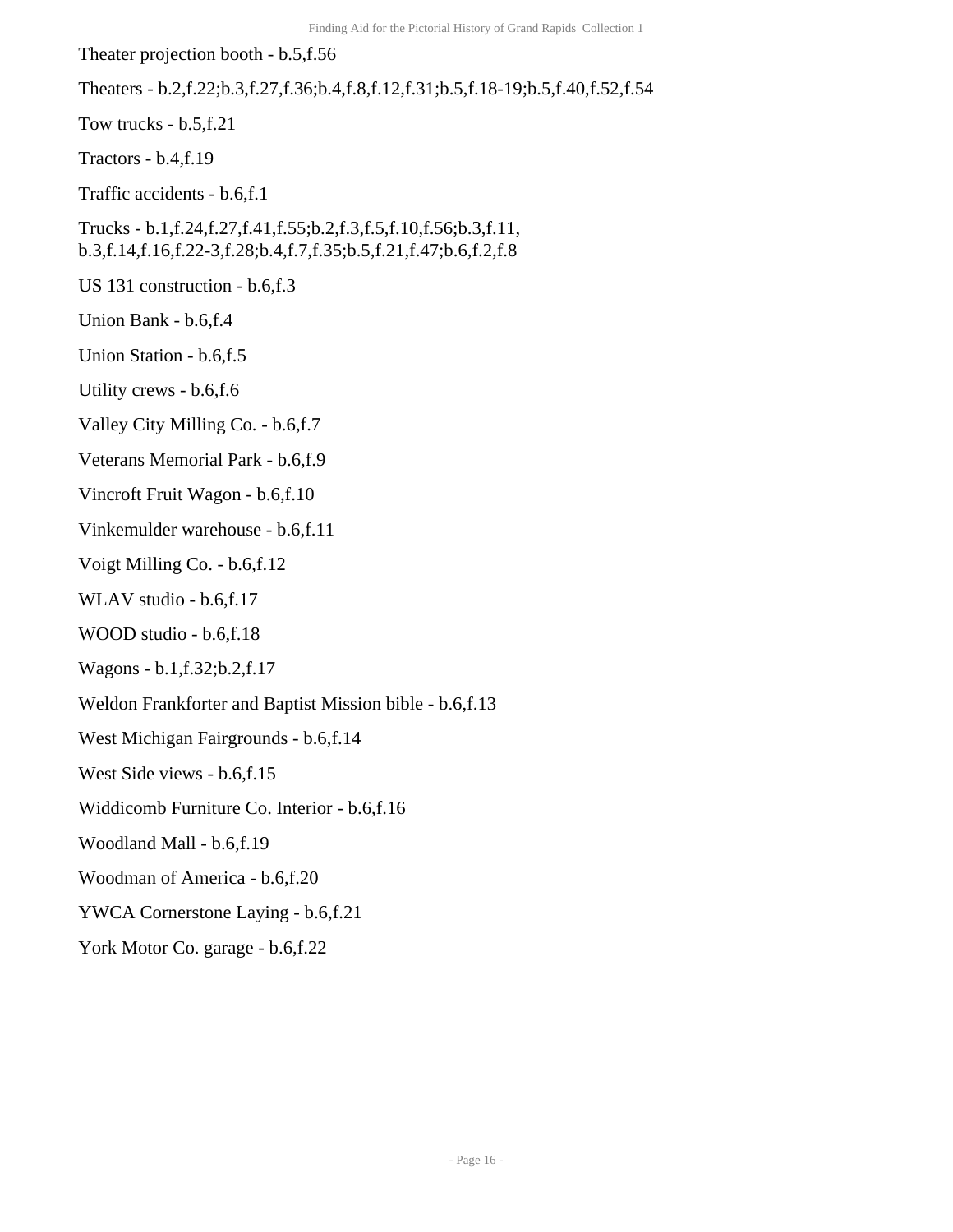# <span id="page-16-0"></span>**Collection Inventory**

<span id="page-16-1"></span>

| <b>Images</b>                          |              |                |
|----------------------------------------|--------------|----------------|
|                                        | <b>Box</b>   | Folder         |
| 28th Street views, 1975. (1 item)      | $\mathbf{1}$ | $\mathbf{1}$   |
| A&P Store, n.d. (1)                    | $\mathbf{1}$ | $\mathbf{2}$   |
| Abe Schefman & Co., n.d. (1)           | $\mathbf{1}$ | 3              |
| Ada Covered Bridge, n.d. (1)           | $\mathbf{1}$ | $\overline{4}$ |
| Accordion player, 1920s. (1)           | $\mathbf{1}$ | 5              |
| Airline schedule, 1927. (1)            | $\mathbf{1}$ | 6              |
| Airplanes, 1920s. (7)                  | $\mathbf{1}$ | $\overline{7}$ |
| Alabastine Co., plaster mill, n.d. (1) | $\mathbf{1}$ | $8\,$          |
| Altar, n.d. (2)                        | $\mathbf{1}$ | 9              |
| Ambulance, 1920. (1)                   | $\mathbf{1}$ | $10\,$         |
| American Legion drive, 1920. (1)       | $\mathbf{1}$ | $11\,$         |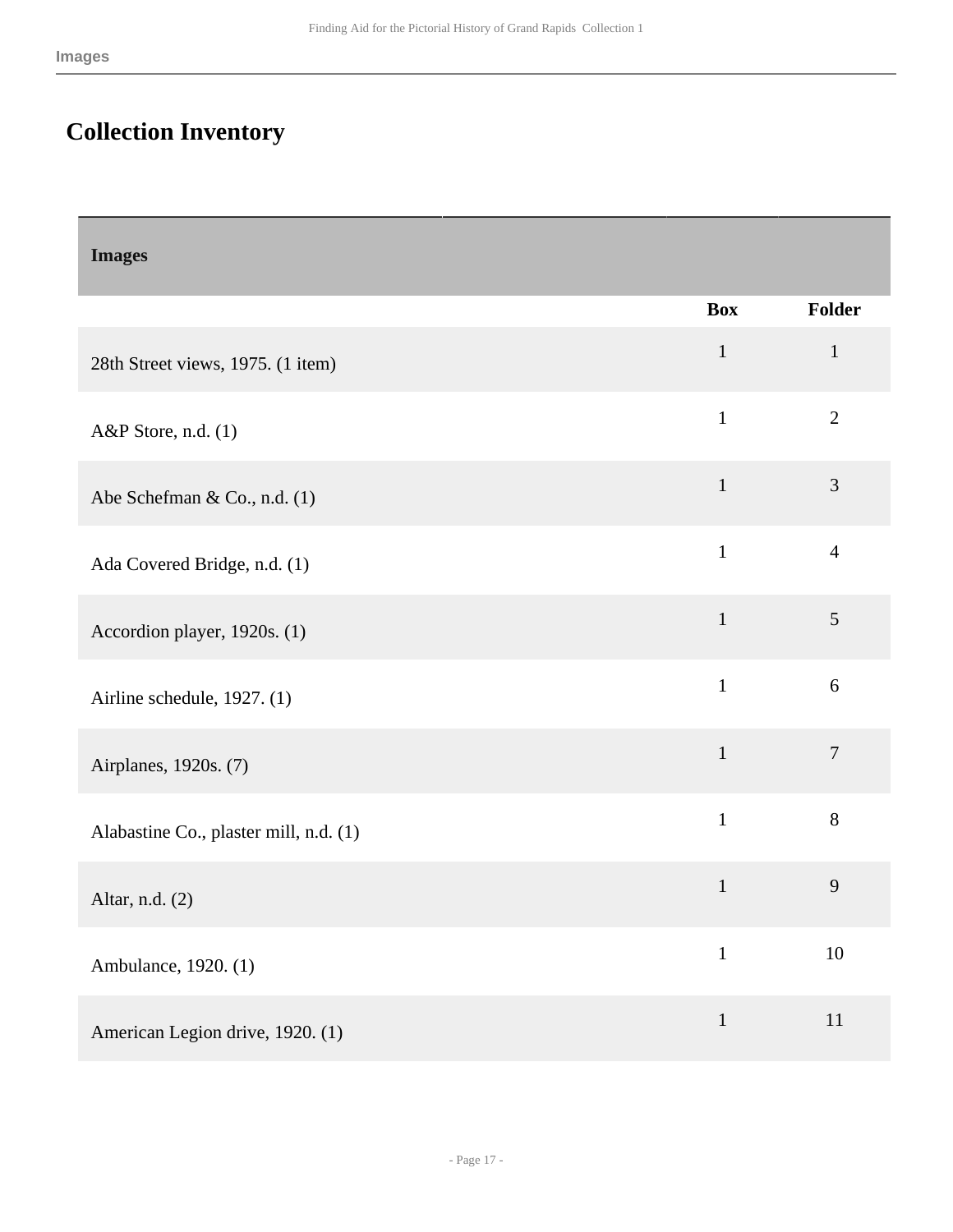| American Seating, 1975. (2)                                                                                                                                                   | $\mathbf{1}$ | 12 |
|-------------------------------------------------------------------------------------------------------------------------------------------------------------------------------|--------------|----|
| Amos 'n' Andy, 1930s. (1)                                                                                                                                                     | $\mathbf{1}$ | 13 |
| Apartment Building, n.d. (1)                                                                                                                                                  | $\mathbf{1}$ | 14 |
| Aquinas College, 1975. (1)                                                                                                                                                    | $\mathbf{1}$ | 15 |
| Attwood Brass Co., 1975. (1)                                                                                                                                                  | $\mathbf{1}$ | 16 |
| Automobiles, 1900-1930. (6, 7/1/2005) Including Auto Indicator Co. car.                                                                                                       | $\mathbf{1}$ | 17 |
| Automobiles. Service Stations, 1920s.(3, 7/1/2005) Including Sinclair Oils<br>service station at address 965 (street unknown) and White Star Refining<br>Co. service station. | $\mathbf{1}$ | 18 |
| Bands, 1930, n.d. (3)                                                                                                                                                         | $\mathbf{1}$ | 19 |
| Banks. Interiors, n.d. (2)                                                                                                                                                    | $\mathbf{1}$ | 20 |
| Baptist Mission marker, n.d. (1)                                                                                                                                              | $\mathbf{1}$ | 21 |
| Barber Shops. Interiors, 1922. (2)                                                                                                                                            | $\mathbf{1}$ | 22 |
| Baseball teams, 1923-36. (6)                                                                                                                                                  | $\mathbf{1}$ | 23 |
| Bert Brother Trucking, 1927. (1)                                                                                                                                              | $\mathbf{1}$ | 24 |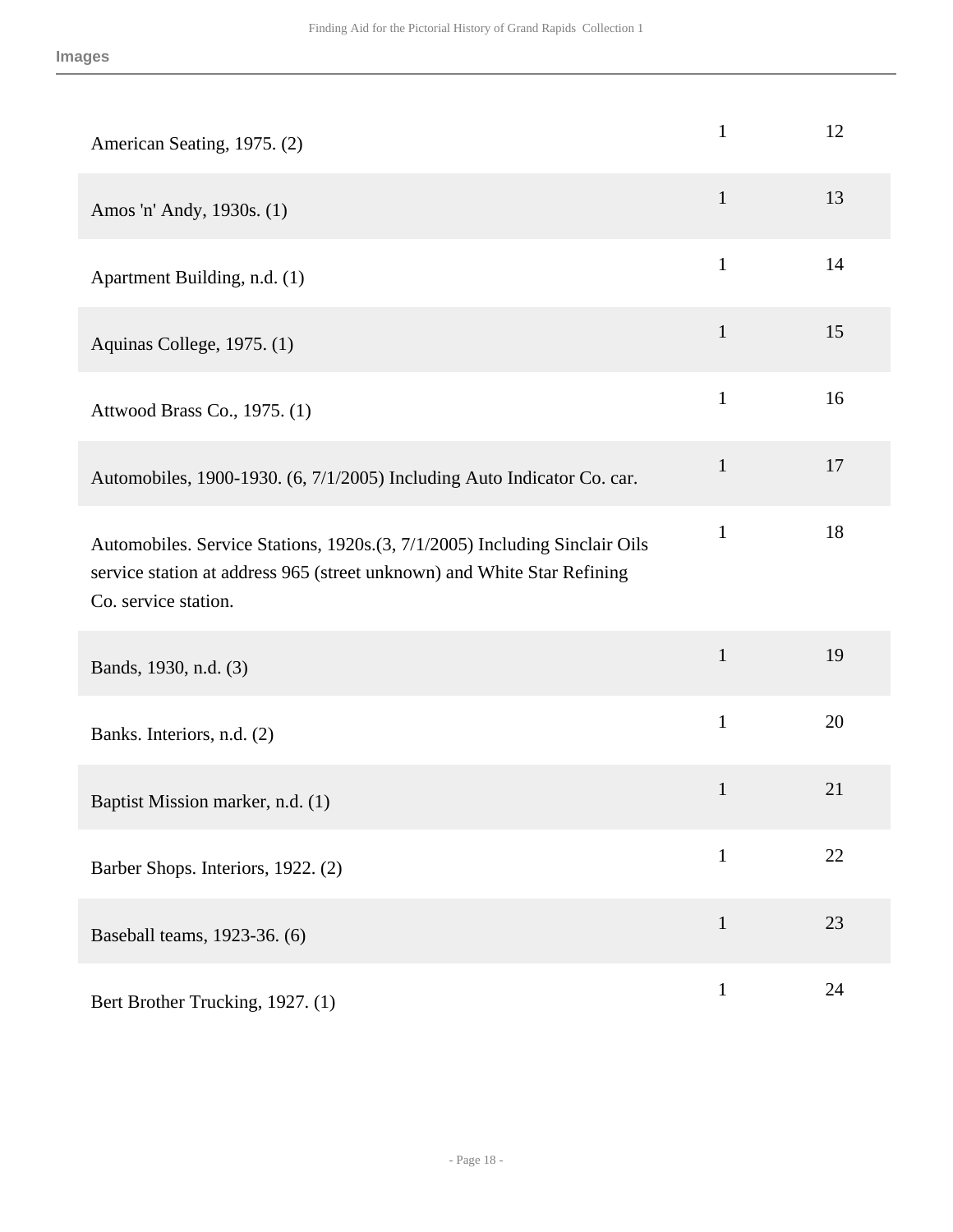| Bicycling, 1890s, 1920s. (2)                                                                        | $\mathbf{1}$ | 25 |
|-----------------------------------------------------------------------------------------------------|--------------|----|
| Blacksmiths, 1923. (1)                                                                              | $\mathbf{1}$ | 26 |
| Blatz Brewing Co., 1920s. (1)                                                                       | $\mathbf{1}$ | 27 |
| Bostwick Avenue views, 1975. (1)                                                                    | $\mathbf{1}$ | 28 |
| Bostwick Avenue Elms, 1920s. (1, 7/1/2005) See also Coll. 054 for<br>another version of this image. | $\mathbf{1}$ | 29 |
| Bowling alleys, 1920s. (4)                                                                          | $\mathbf{1}$ | 30 |
| Bread deliveryman, 1920s. (1)                                                                       | $\mathbf{1}$ | 31 |
| Breen & Halladay Fuel Co. wagon, 1920. (3)                                                          | $\mathbf{1}$ | 32 |
| Bridge Street views, 1933. (3)                                                                      | $\mathbf{1}$ | 33 |
| Buggies, 1926. (1)                                                                                  | $\mathbf{1}$ | 34 |
| Burleson Sanitarium, n.d. (1)                                                                       | $\mathbf{1}$ | 35 |
| Burlesque shows, c.1928. (1)                                                                        | $\mathbf{1}$ | 36 |
| Buses, 1920-34. (7)                                                                                 | $\mathbf{1}$ | 37 |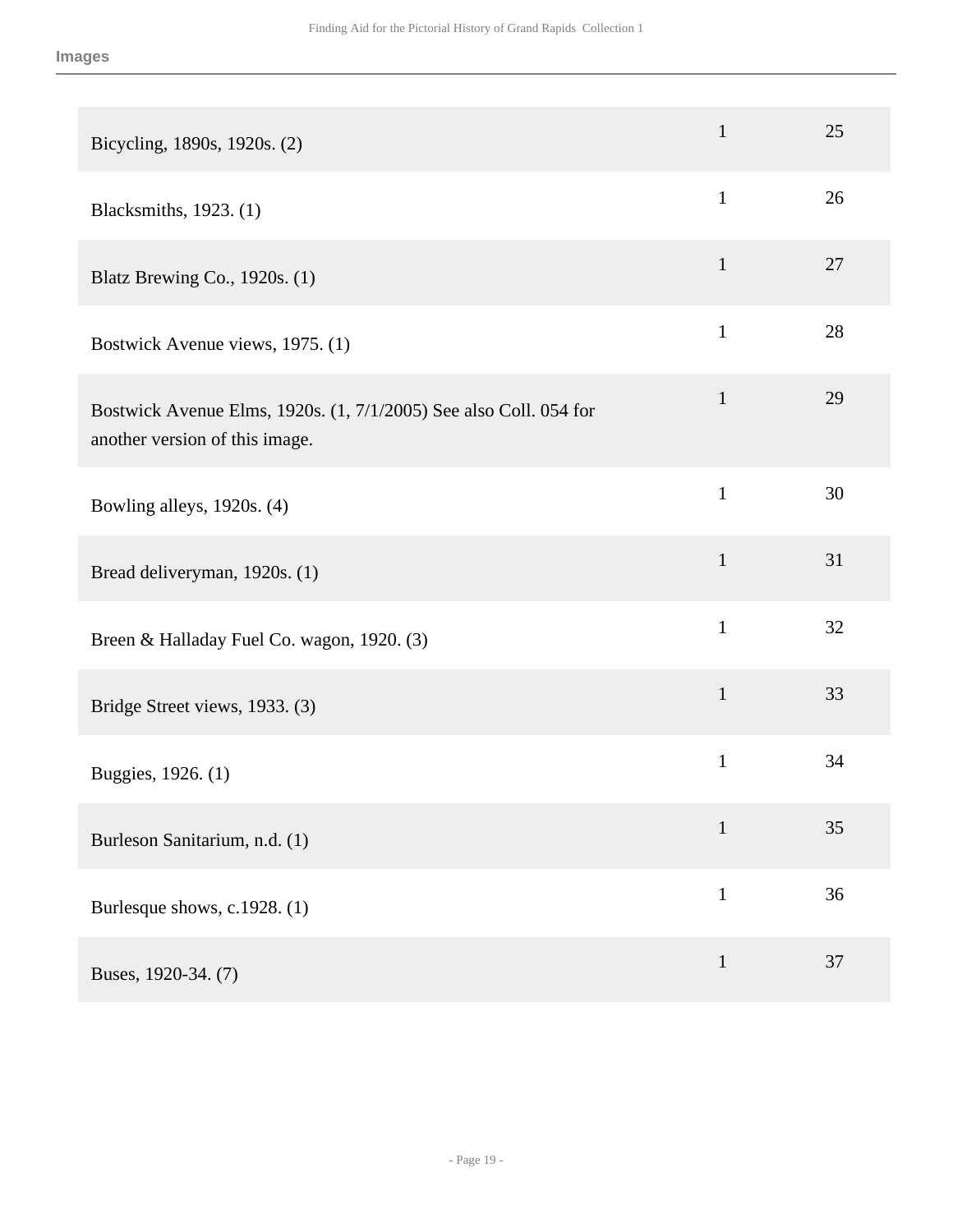| Calkins Law Office, 1970s. (1)        | $\mathbf{1}$ | 38 |
|---------------------------------------|--------------|----|
| Calvin College, 1975. (1)             | $\mathbf{1}$ | 39 |
| Camera Shop, n.d. (1)                 | $\mathbf{1}$ | 40 |
| Camera Shop truck, 1923. (1)          | $\mathbf{1}$ | 41 |
| Campau Bank note, n.d. (1)            | $\mathbf{1}$ | 42 |
| Campau Park, n.d. (1)                 | $\mathbf{1}$ | 43 |
| Campau Square views, 1870-1975. (7)   | $\mathbf{1}$ | 44 |
| Cascade Country Club, 1936, 1973. (3) | $\mathbf{1}$ | 45 |
| Central Boiler Works, n.d. (1)        | $\mathbf{1}$ | 46 |
| Cherry, SE (951-3), 1924. (2)         | $\mathbf{1}$ | 47 |
| Christmas, n.d. (3)                   | $\mathbf{1}$ | 48 |
| Churches, n.d. (1)                    | $\mathbf{1}$ | 49 |
| Churches, Interiors, n.d. (4)         | $\mathbf{1}$ | 50 |
| Cigar factory interior, n.d. (1)      | $\mathbf{1}$ | 51 |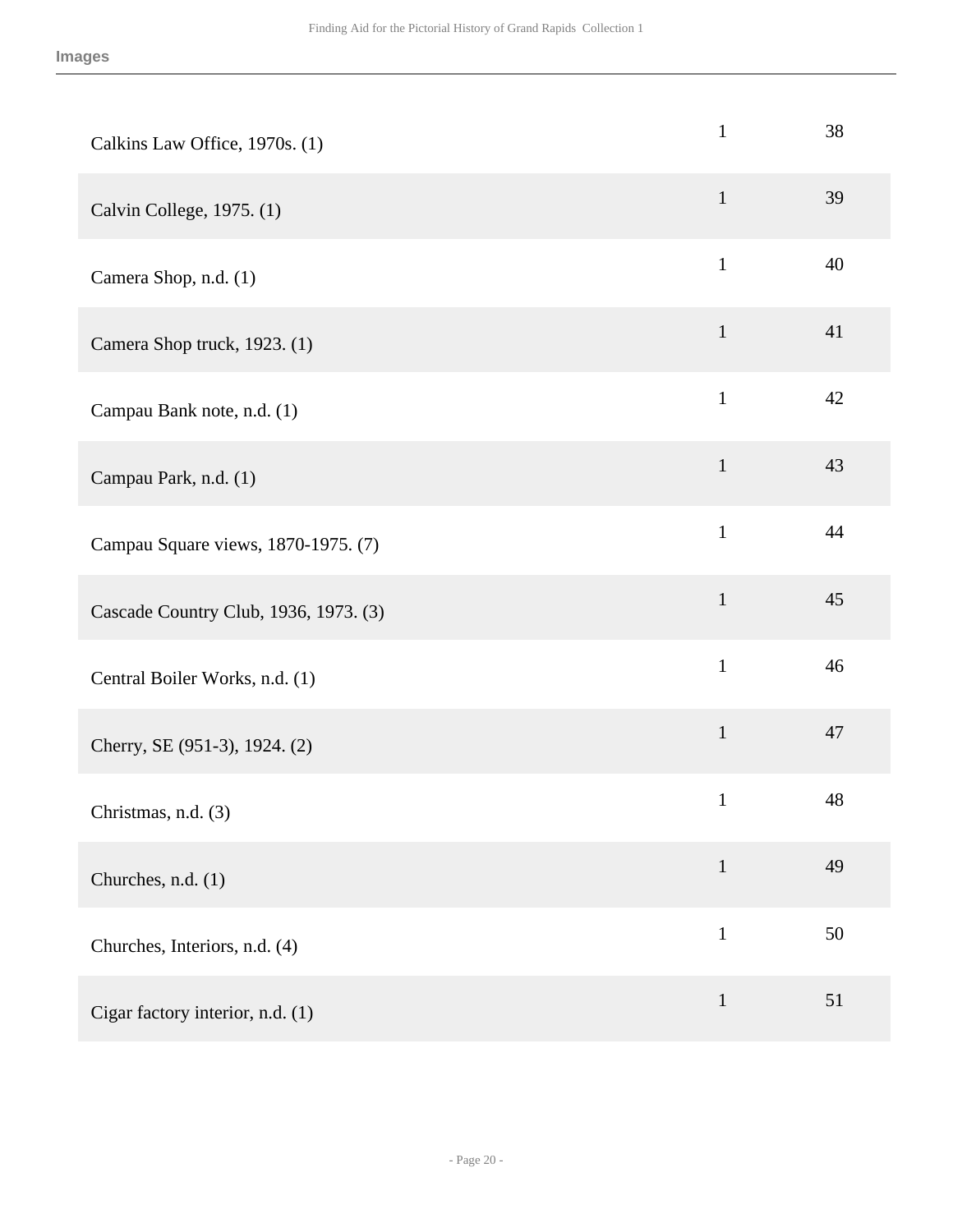| Circuses, n.d. (1)                                                                                                                     | $\mathbf{1}$   | 52             |
|----------------------------------------------------------------------------------------------------------------------------------------|----------------|----------------|
| Citizenship class at Union High School, n.d. (1, 7/1/2005) This image<br>duplicates an original print in 054-45-32 (Camera Shop photo) | $\mathbf{1}$   | 53             |
| City Market, 1920-75. (2)                                                                                                              | $\mathbf{1}$   | 54             |
| City Rescue Mission truck, 1927. (2)                                                                                                   | $\mathbf{1}$   | 55             |
| Classrooms, 1926-7, n.d. (11)                                                                                                          | $\mathbf{1}$   | 56             |
| Clubhouses, n.d. (1)                                                                                                                   | $\overline{2}$ | $\mathbf{1}$   |
| Coal conveyor, n.d. (1)                                                                                                                | $\overline{2}$ | $\overline{2}$ |
| Coal pile, 1920s. (1)                                                                                                                  | $\overline{2}$ | 3              |
| Cobbler, 1924. (1)                                                                                                                     | $\overline{2}$ | $\overline{4}$ |
| Coca Cola truck, 1924. (1)                                                                                                             | $\overline{2}$ | $\mathfrak{S}$ |
| Columbia Storage Co., 1920s. (1)                                                                                                       | $\overline{2}$ | 6              |
| Core drilling, n.d. (1)                                                                                                                | $\overline{2}$ | $\overline{7}$ |
| Courtrooms, 1920-9. (2)                                                                                                                | $\mathbf{2}$   | $8\,$          |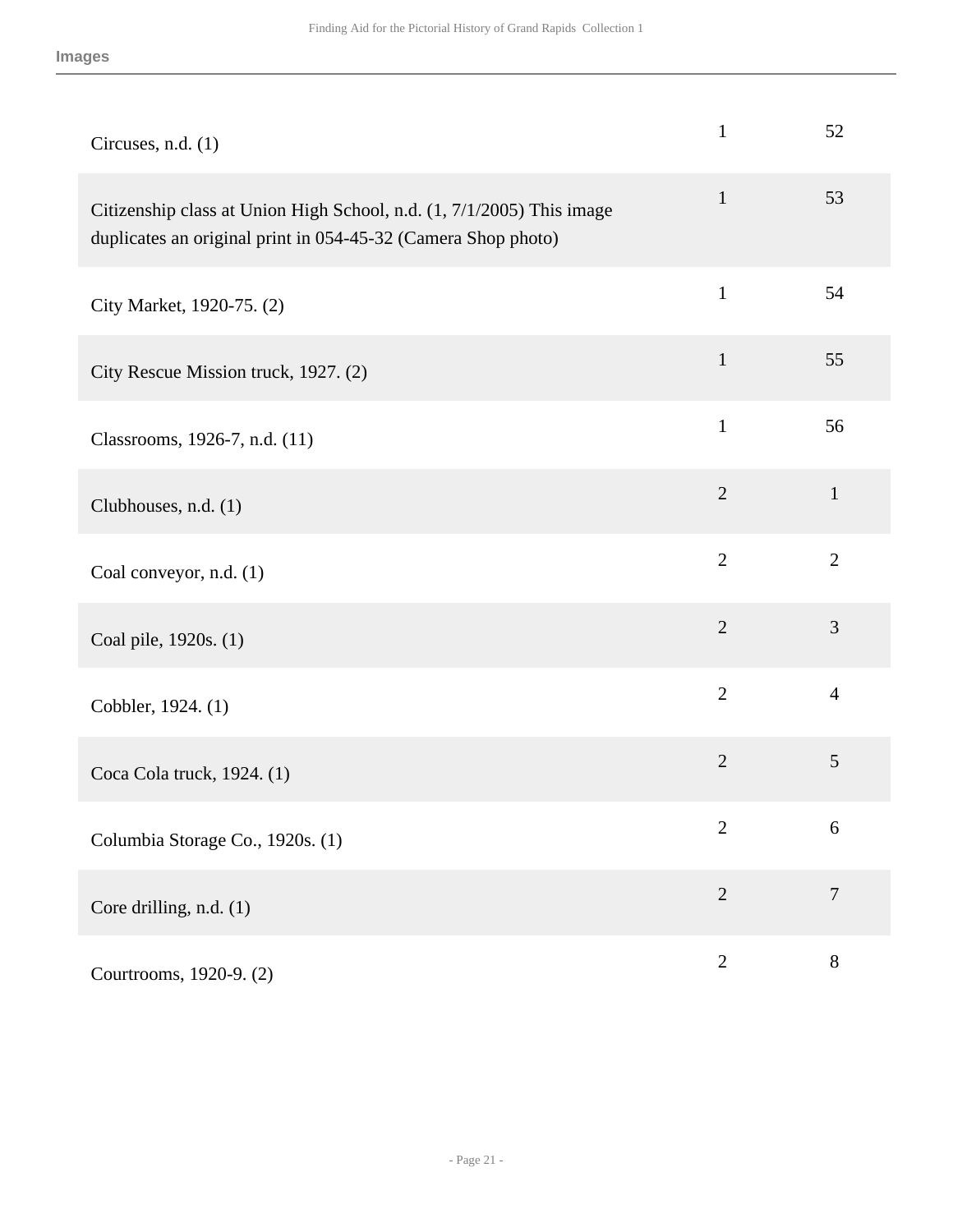| Cranes, 1920s. (2)                                                                                                                                                                                                                                                     | $\overline{2}$ | 9  |
|------------------------------------------------------------------------------------------------------------------------------------------------------------------------------------------------------------------------------------------------------------------------|----------------|----|
| Creston Transfer truck, c.1920. (1)                                                                                                                                                                                                                                    | $\overline{2}$ | 10 |
| Creston views, 1920s. (2)                                                                                                                                                                                                                                              | $\overline{2}$ | 11 |
| Cultivating fields, n.d. (1)                                                                                                                                                                                                                                           | $\overline{2}$ | 12 |
| Davenport College, 1975. (1)                                                                                                                                                                                                                                           | $\overline{2}$ | 13 |
| Department stores. Interiors, 1975. (3)                                                                                                                                                                                                                                | $\overline{2}$ | 14 |
| Dinner meetings, n.d. (2)                                                                                                                                                                                                                                              | $\overline{2}$ | 15 |
| Division Avenue views, 1920s, 1975. Including Winegar's home<br>furnishing store (201-207 S Division), Moose Temple (142-146 S<br>Division), Chaffee Bros. Furniture (110-118 S Division), Old Kent Bank,<br>Guiding Light Mission, Elite Restaurant, Beelens Surplus. | $\overline{2}$ | 16 |
| Dray wagons and teams, 1890s-1923. (4)                                                                                                                                                                                                                                 | $\overline{2}$ | 17 |
| Economy Dye House motorcycle, 1920s. (1)                                                                                                                                                                                                                               | $\overline{2}$ | 18 |
| Elks Temple, 1920. (1)                                                                                                                                                                                                                                                 | $\overline{2}$ | 19 |
| Factories. Interior, 1890s-1920s. (20)                                                                                                                                                                                                                                 | $\overline{2}$ | 20 |
| Factory workers, 1880s. (1)                                                                                                                                                                                                                                            | $\overline{2}$ | 21 |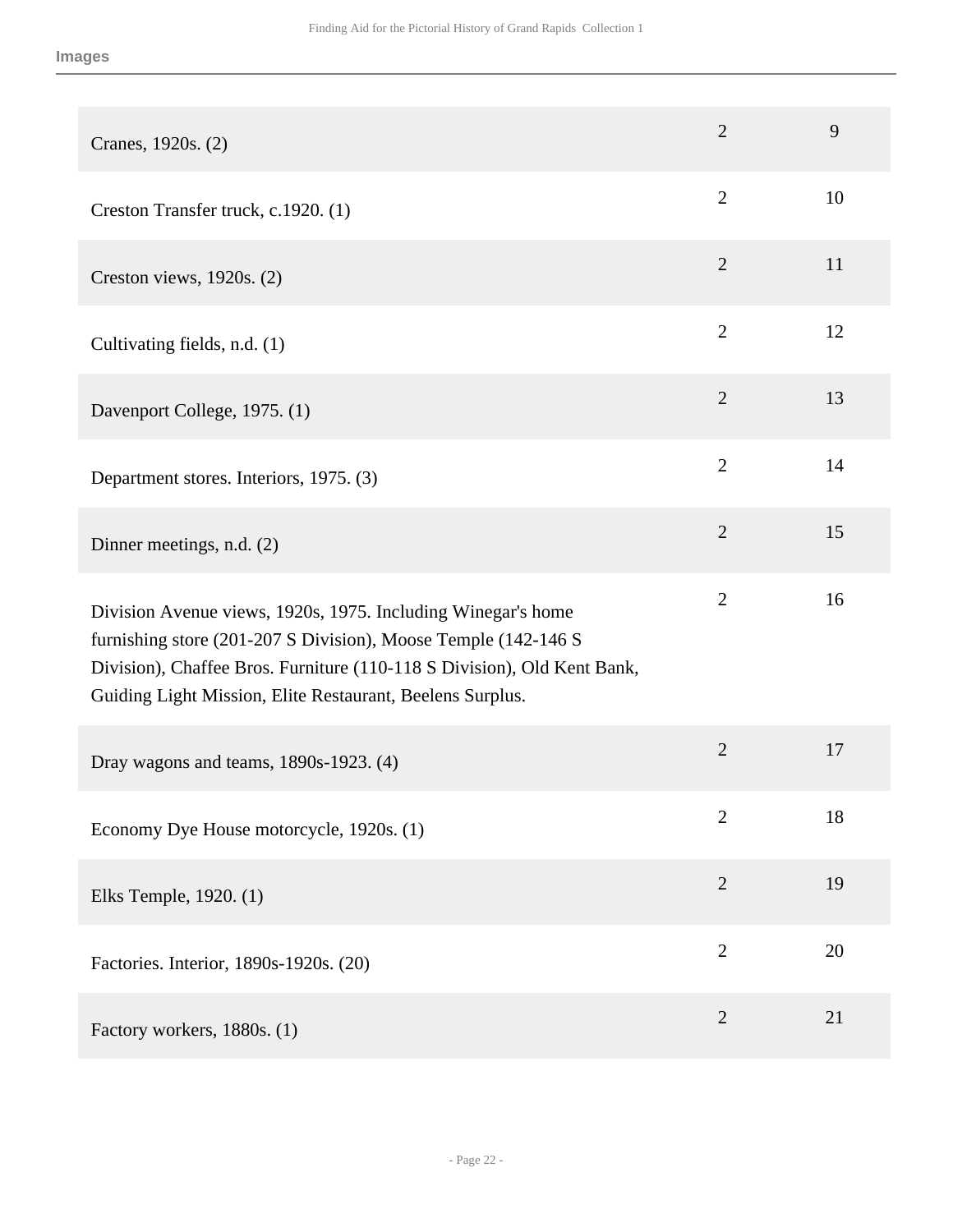| Family Theater, 1930. (1)                            | $\mathbf{2}$   | 22 |
|------------------------------------------------------|----------------|----|
| Ferry, Grand Haven, Mich., 1920s. (1)                | $\overline{2}$ | 23 |
| Festivals, 1975, n.d. Missing Jan. 2000              | $\mathbf{2}$   | 24 |
| Fill the Barrel Campaign, c.1930. (1)                | $\mathbf{2}$   | 25 |
| Fire fighting, 1910-23. (3)                          | $\overline{2}$ | 26 |
| Fireworks display, 1924. (1)                         | $\overline{2}$ | 27 |
| First Church of Christ Scientist. Interior, n.d. (1) | $\mathbf{2}$   | 28 |
| Fisher Body, 1975. (1)                               | $\overline{2}$ | 29 |
| Fisherman, n.d. (1)                                  | $\overline{2}$ | 30 |
| Fitch Carriage Works, 1890. (1)                      | $\overline{2}$ | 31 |
| Food baskets for needy, 1925. (1)                    | $\overline{2}$ | 32 |
| Football players, 1920s. (1)                         | $\overline{2}$ | 33 |
| Football wire service report, 1920s. (1)             | $\mathbf{2}$   | 34 |
| Foresters, n.d. (1)                                  | $\overline{2}$ | 35 |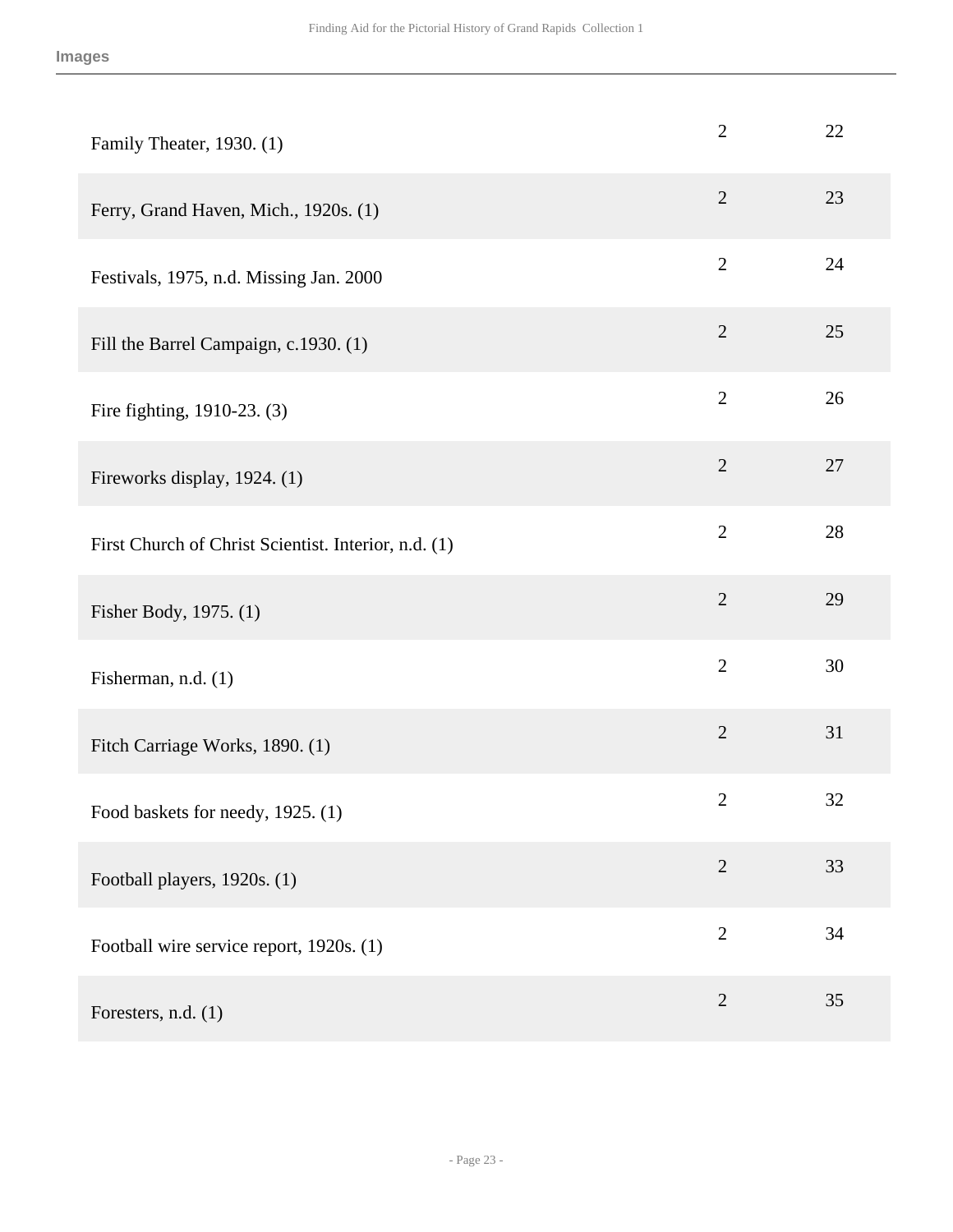| Fountain Street Church, 1923. (2)                   | $\overline{2}$ | 36 |
|-----------------------------------------------------|----------------|----|
| Franklin Street Christian Reformed Church, n.d. (1) | $\overline{2}$ | 37 |
| Frey Brothers Co., n.d. (3)                         | $\overline{2}$ | 38 |
| Front Street views, c.1920. (1)                     | $\overline{2}$ | 39 |
| Fruit picking, n.d. (1)                             | $\overline{2}$ | 40 |
| Fulton Street Bridge, n.d. (1)                      | $\overline{2}$ | 41 |
| Fulton Street views, 1920-60. (4)                   | $\overline{2}$ | 42 |
| Fulton at Commerce views, 1925. (1)                 | $\sqrt{2}$     | 43 |
| Furniture factories. Interiors, n.d. (8)            | $\overline{2}$ | 44 |
| George Welsh Civic Auditorium, 1930s. (5)           | $\mathfrak{2}$ | 45 |
| George Welsh Civic Auditorium site, c.1931. (2)     | $\overline{2}$ | 46 |
| Golfing, 1935. (2)                                  | $\overline{2}$ | 47 |
| GOP Campaign headquarters, 1928. (2)                | $\overline{2}$ | 48 |
| Globe Knitting Co. employees, c.1920. (1)           | $\overline{2}$ | 49 |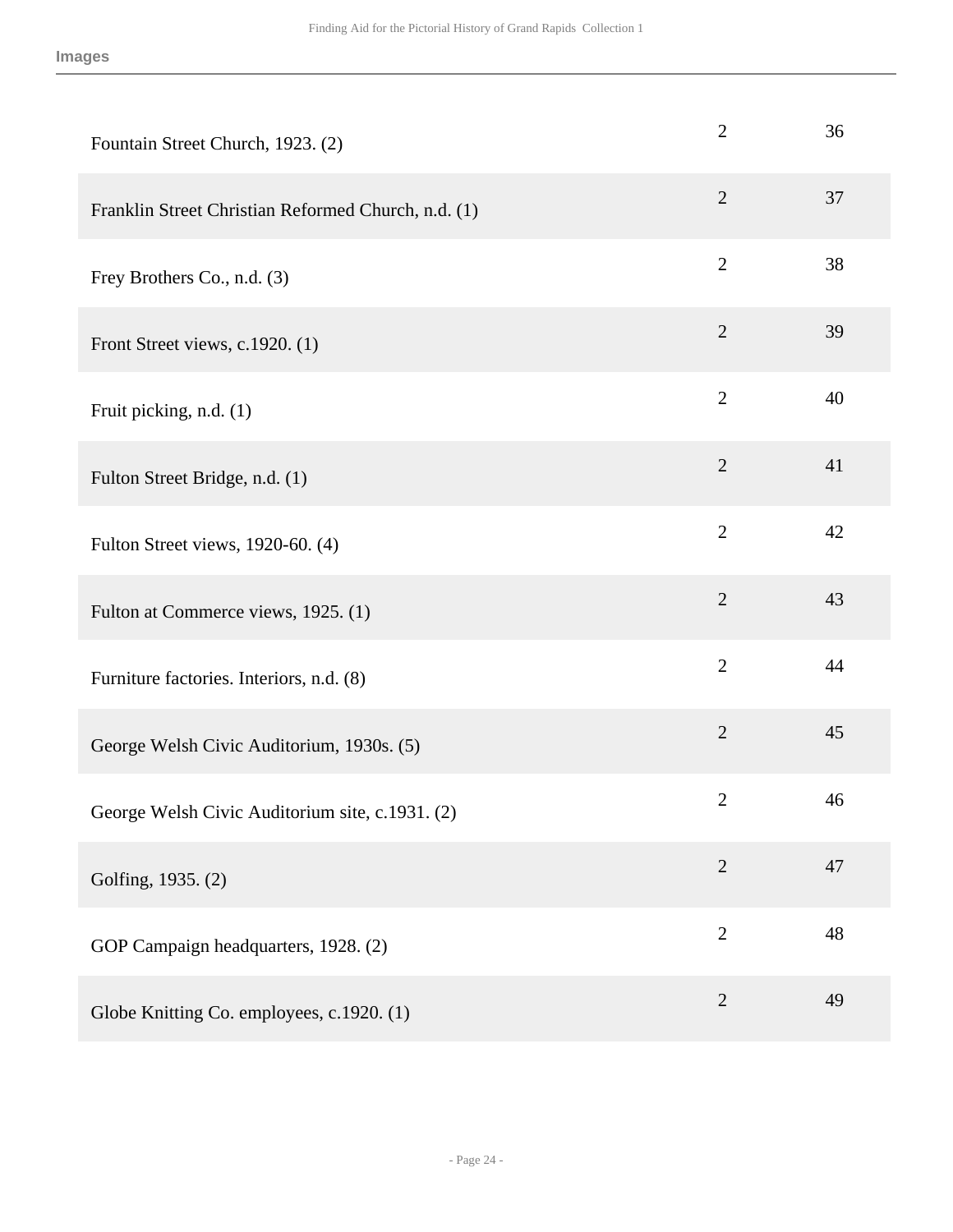| Grand Rapids Art Museum, 1927. (1)                 | $\overline{2}$ | 50 |
|----------------------------------------------------|----------------|----|
| Grand Rapids City Hall, 1920s, 1960s. (3)          | $\overline{2}$ | 51 |
| Grand Rapids Community College, 1963. (4)          | $\overline{2}$ | 52 |
| Grand Rapids Felt Boot Co, workers, 1893. (2)      | $\overline{2}$ | 53 |
| Grand Rapids Gas Co. window display, 1930s. (1)    | $\mathbf{2}$   | 54 |
| Grand Rapids Grain & Milling Co., n.d. (1)         | $\overline{2}$ | 55 |
| Grand Rapids Herald truck, 1930s. (1, 7/1/2005)    | $\overline{2}$ | 56 |
| Grand Rapids Press newsboys, 1922. (1)             | $\overline{2}$ | 57 |
| Grand Rapids Press newsboys band, c.1900. (1)      | $\overline{2}$ | 58 |
| Grand Rapids Press Hall. Interior, 1920. (1)       | $\overline{2}$ | 59 |
| Grand Rapids Public Library, 1920s. (1)            | $\mathbf{2}$   | 60 |
| Grand Rapids Public Library. Interiors, 1960s. (2) | $\overline{2}$ | 61 |
| Grand Rapids Public Museum, c.1907. (1)            | $\mathbf{2}$   | 62 |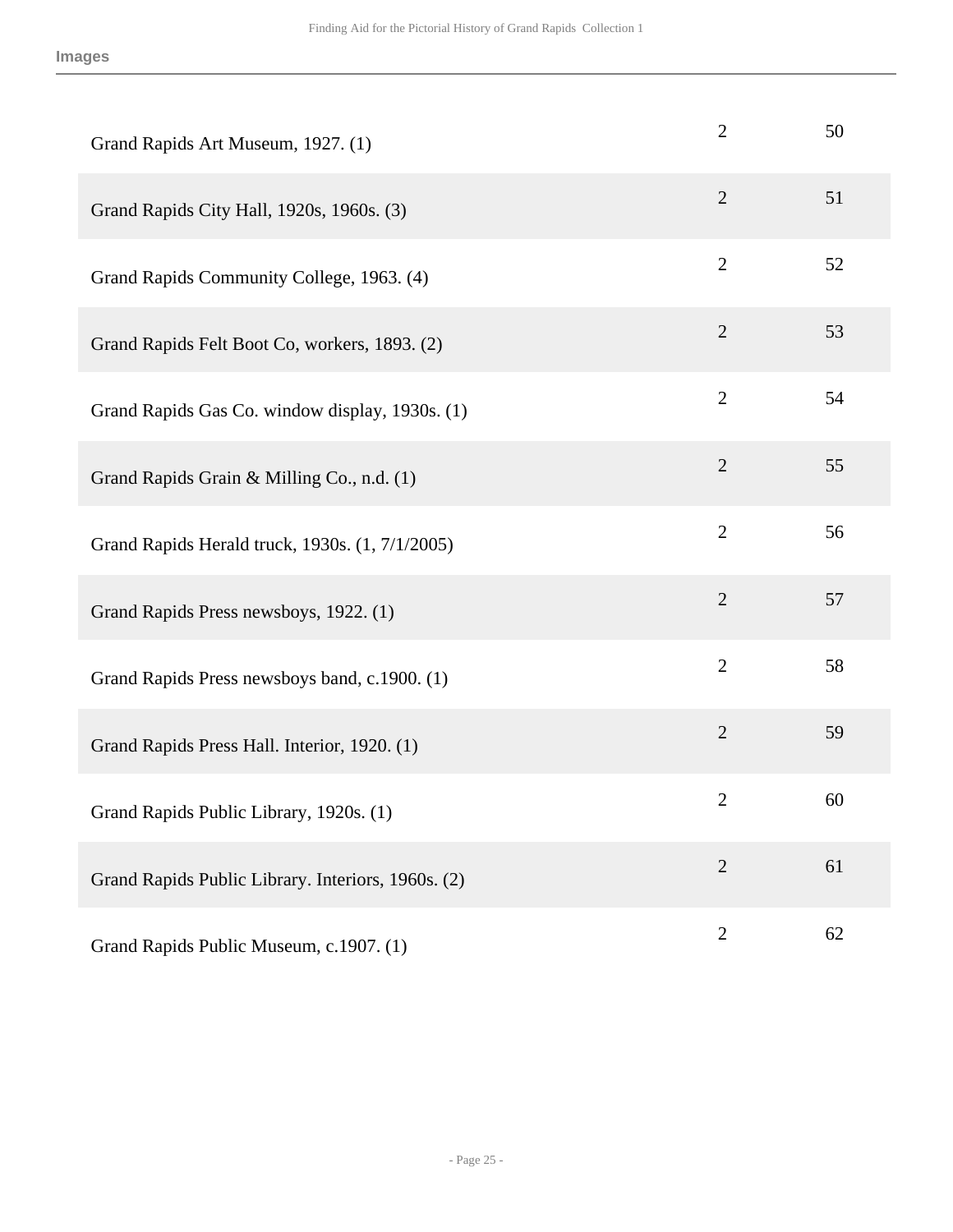| Grand Rapids Public Museum. Interior, 1975. Exhibit. Gaslight Village<br>(1) | $\overline{2}$ | 63             |
|------------------------------------------------------------------------------|----------------|----------------|
| Grand Rapids Trust Co., n.d. (1)                                             | $\overline{2}$ | 64             |
| Grand Rapids Radio Co. broadcast, 1920s. (1)                                 | 3              | $\mathbf{1}$   |
| Grand Rapids views, 1900-75. (10)                                            | 3              | $\overline{2}$ |
| Grand River views, 1975. (1)                                                 | 3              | $\mathfrak{Z}$ |
| Greenhouses, n.d. (3)                                                        | 3              | $\overline{4}$ |
| Grocery stores. Interiors, n.d. (3)                                          | 3              | $\mathfrak{S}$ |
| Ground breaking, n.d. (1)                                                    | 3              | 6              |
| Gypsum mine, n.d. (1)                                                        | 3              | $\overline{7}$ |
| H.M. Reynolds Shingle Co., 1908. (1)                                         | $\mathfrak{Z}$ | 8              |
| Halladay Lumber Co., n.d. (1)                                                | 3              | 9              |
| Halloween, n.d. (1)                                                          | 3              | 10             |
| Hermitage Garage, 1925. (1)                                                  | 3              | 11             |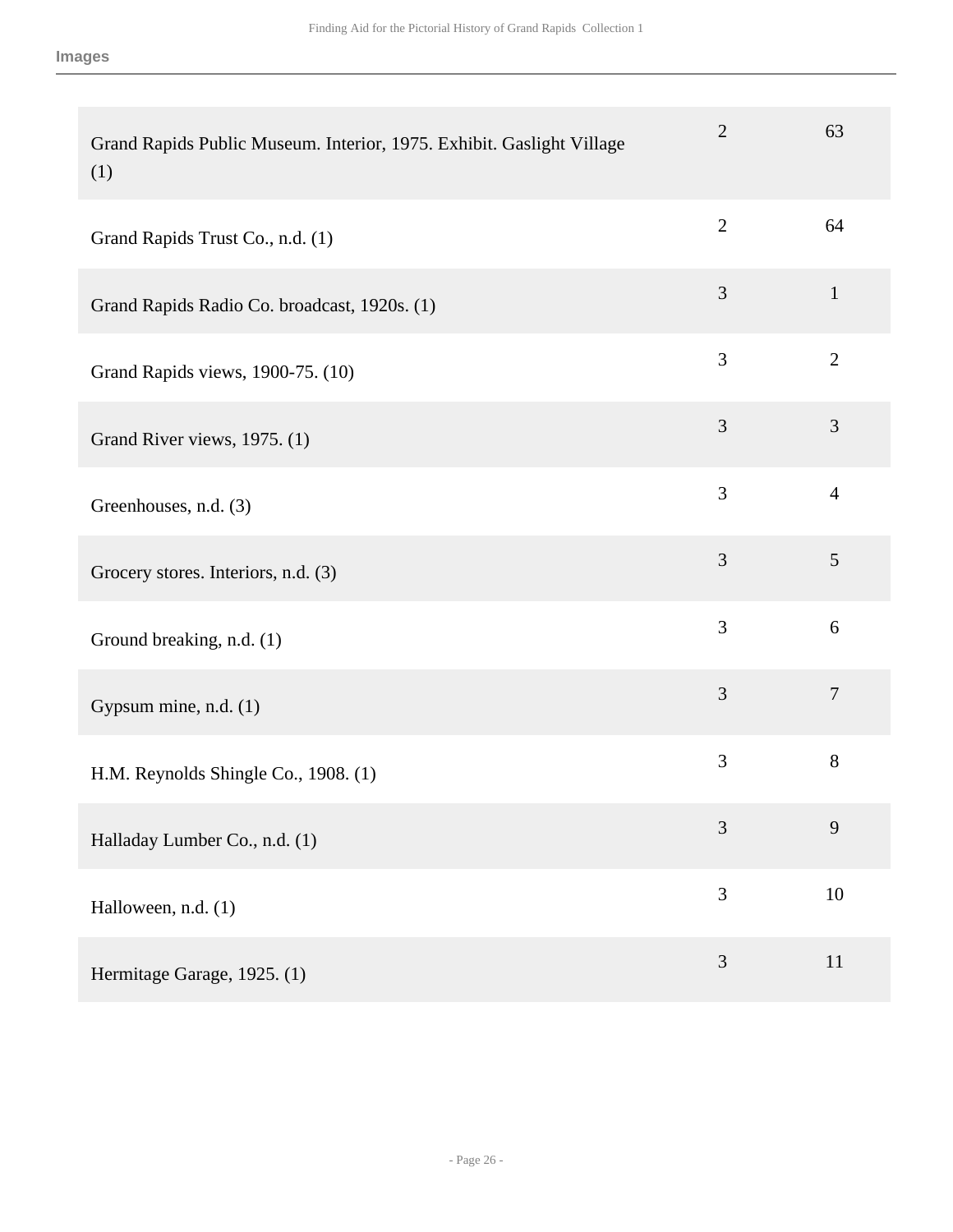| Hermitage Hotel, c.1915. (1)                       | 3              | 12 |
|----------------------------------------------------|----------------|----|
| Herpolsheimer Co., n.d. (2)                        | 3              | 13 |
| Herrud & Co. truck, 1925. (1)                      | 3              | 14 |
| Highland Park Christian Reformed Church, 1975. (1) | 3              | 15 |
| Holland Furnace Co. truck, 1920. (1)               | 3              | 16 |
| Houses, 1920-75. (15)                              | 3              | 17 |
| Houses. Interiors, n.d. (2)                        | 3              | 18 |
| Hub Boys Club, 1925. (2)                           | 3              | 19 |
| Hunters, 1930s. (2)                                | $\overline{3}$ | 20 |
| I-196 construction, c.1963. (1)                    | 3              | 21 |
| Ice delivery, 1920. (1)                            | 3              | 22 |
| Independent Messenger Service truck, 1930s. (2)    | 3              | 23 |
| Installing drain tiles, 1920s. (1)                 | 3              | 24 |
| Interurban construction camp, c.1915. (3)          | 3              | 25 |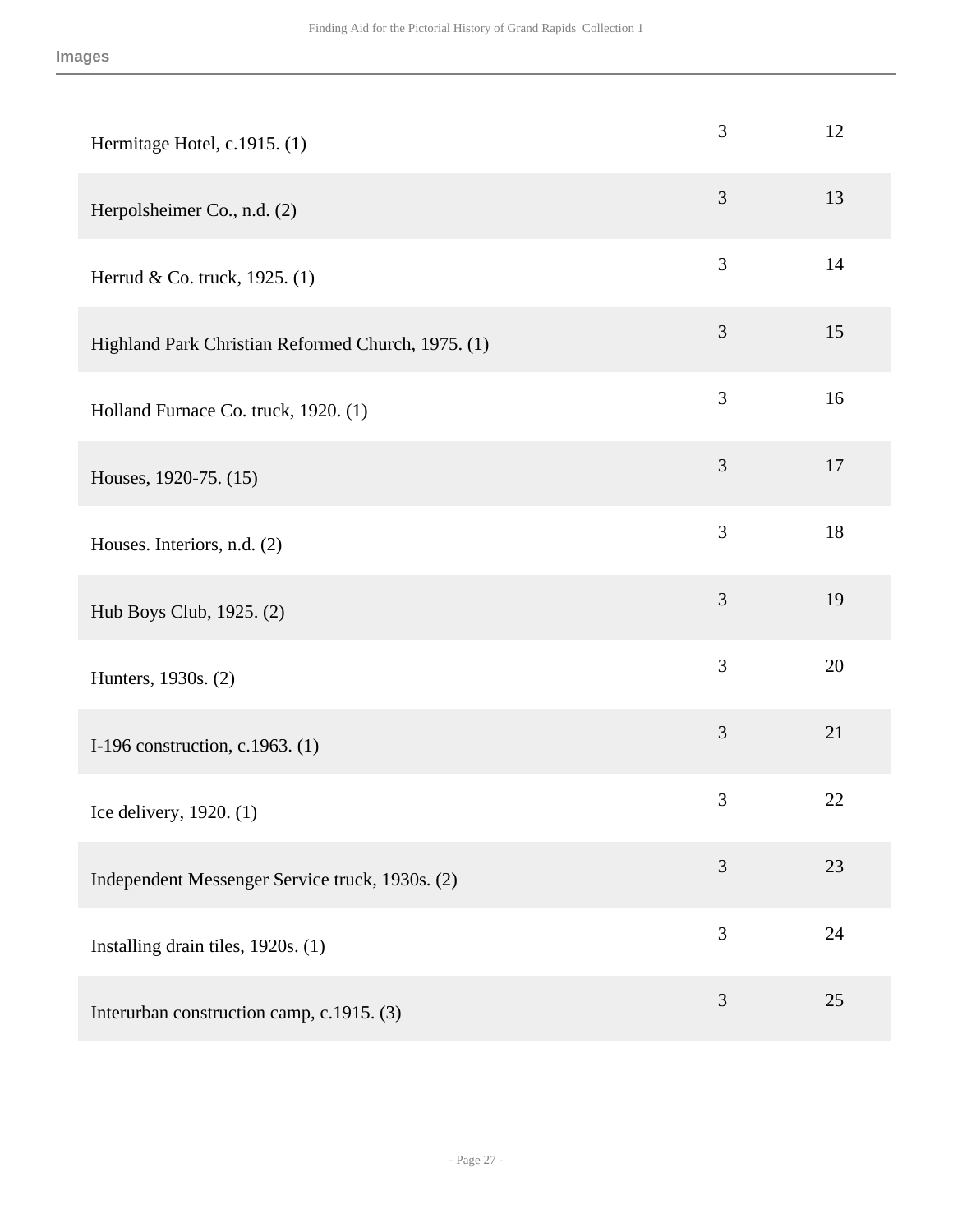| Interurbans, $1920s. (8)$                                                                                               | 3 | 26 |
|-------------------------------------------------------------------------------------------------------------------------|---|----|
| Strand Theatre [Isis Theater?], ca. 1920. (1) See 138-4-12 for a Monroe<br>Street view which includes the Isis Theatre. | 3 | 27 |
| J. Nicholas Moving truck, c.1920. (1)                                                                                   | 3 | 28 |
| Jail cell, 1920s. (1)                                                                                                   | 3 | 29 |
| Jefferson at Washington views, 1931. (2)                                                                                | 3 | 30 |
| Jension Mill, n.d. (1)                                                                                                  | 3 | 31 |
| John Ball Park, 1934, 1937, n.d. (6)                                                                                    | 3 | 32 |
| Kendall College of Art And Design, 1975. (1)                                                                            | 3 | 33 |
| Kent Country Club, n.d. (1)                                                                                             | 3 | 34 |
| Kent County International Airport, 1975. (3)                                                                            | 3 | 35 |
| Kent Theater, c.1930. (1)                                                                                               | 3 | 36 |
| Kitchens, n.d. (1)                                                                                                      | 3 | 37 |
| Knights of Columbus night school, 1920s. (2)                                                                            | 3 | 38 |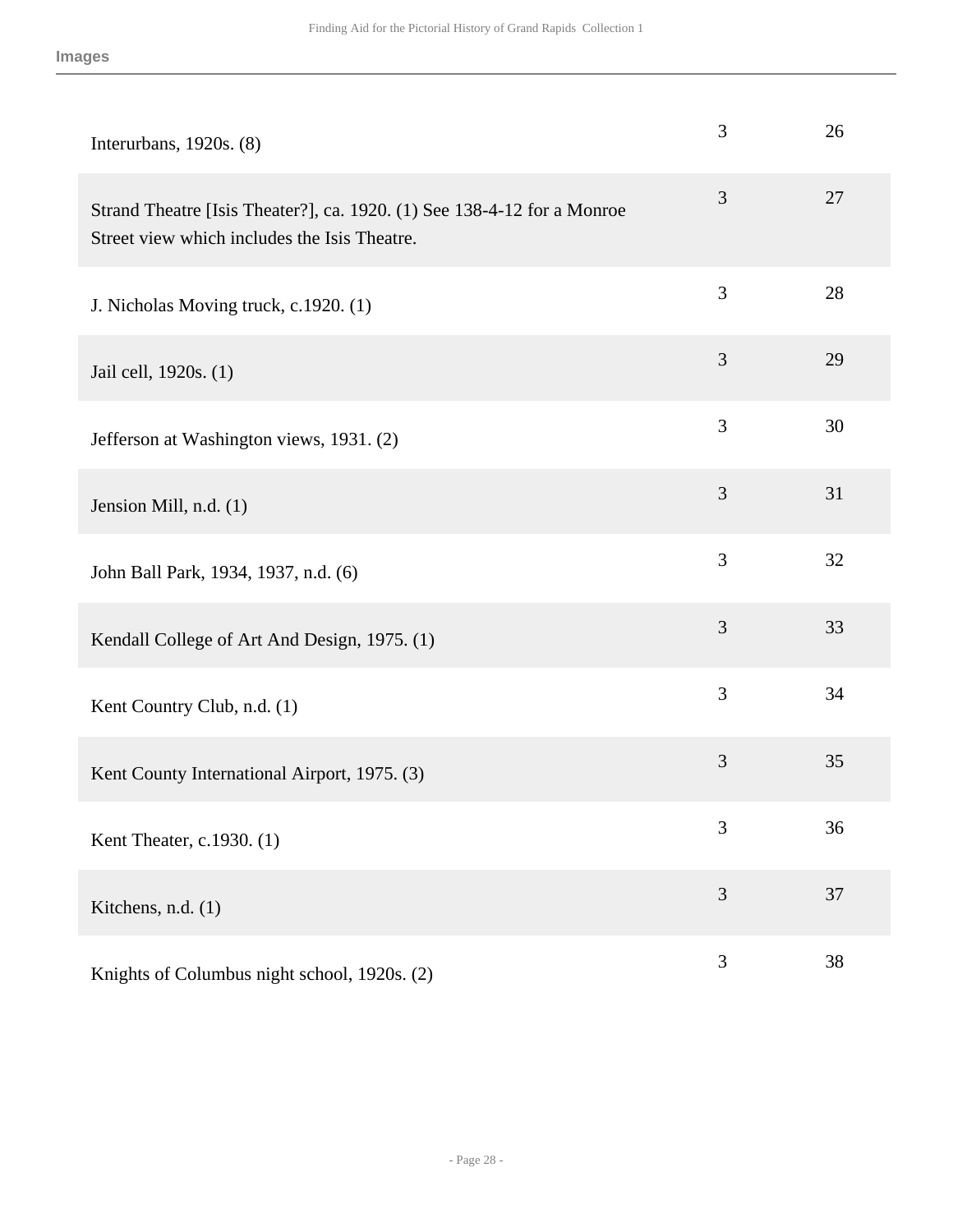| Knitters, n.d. (1)                                          | 3              | 39           |
|-------------------------------------------------------------|----------------|--------------|
| Kolkowski Orchestra, n.d. (1)                               | 3              | 40           |
| Kresge's. Interior, 1930s. (1)                              | 3              | 41           |
| Lagrave Avenue views, ca. 1950's. [Jan. 14, 2002] (1)       | 3              | 42           |
| Laying pipeline under Grand River, c.1880. (1)              | 3              | 43           |
| Leather Workers Union, n.d. (2)                             | 3              | 44           |
| Ledyard Building, 1950s, 1975. (2, 7/1/2005) See 054-17-20. | 3              | 45           |
| Lemonade stand, n.d. (1)                                    | 3              | 46           |
| Leonard Refrigerator Co., 1920s. (1)                        | 3              | 47           |
| Leonard Street Bridge construction, n.d. (2)                | 3              | 48           |
| Lions Club Salvation Army Christmas Baskets, n.d. (2)       | 3              | 49           |
| Livingston Hotel, c.1920. (1)                               | 3              | 50           |
| Logging, n.d. $(2)$                                         | 3              | 50           |
| Loraine Automobile Co. factory, 1930s. (1, 7/1/2005)        | $\overline{4}$ | $\mathbf{1}$ |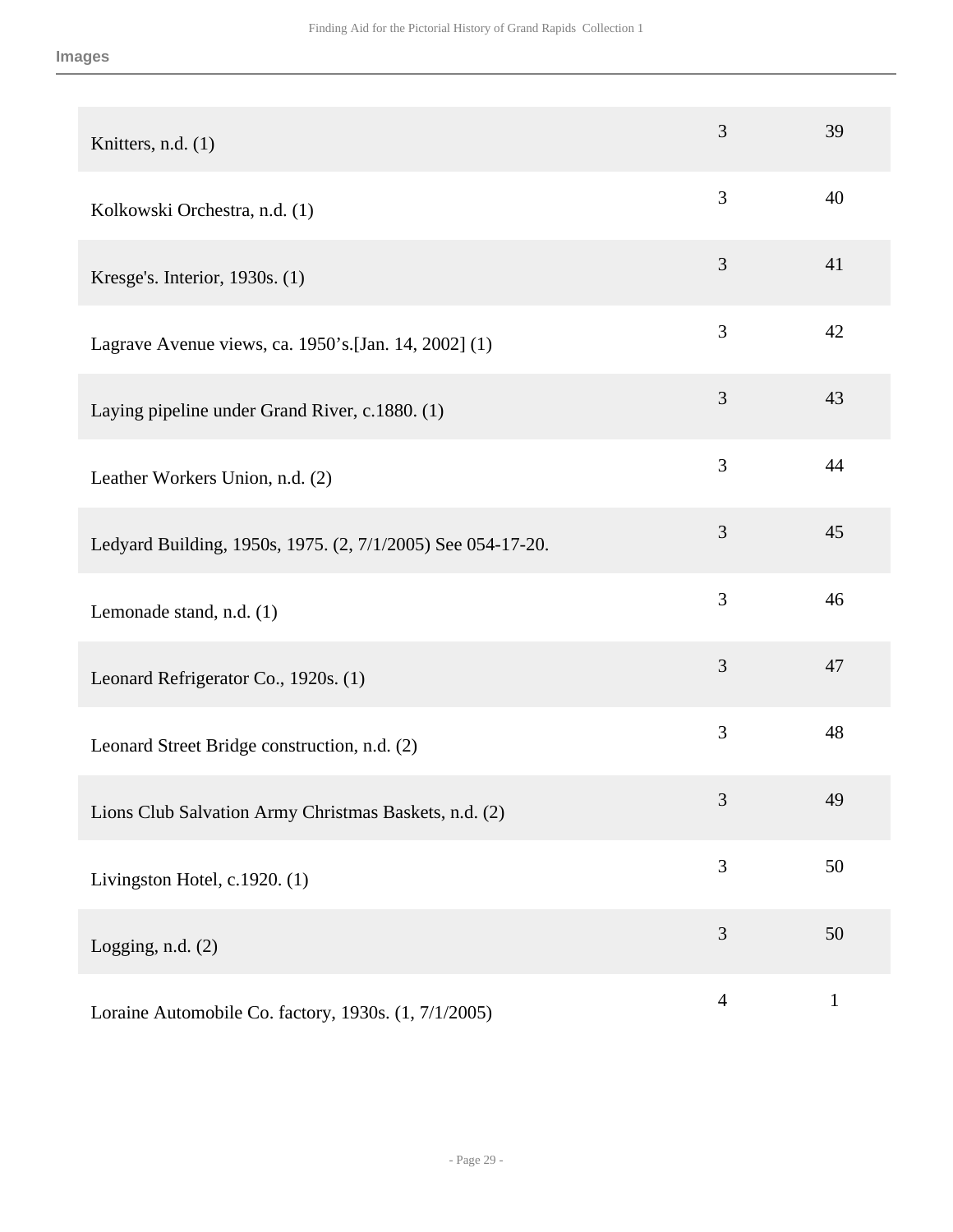| Lumber mills. Interiors, n.d. (1)                                                                                                                                                                                                   | $\overline{4}$ | $\overline{2}$ |
|-------------------------------------------------------------------------------------------------------------------------------------------------------------------------------------------------------------------------------------|----------------|----------------|
| Lumber yard, n.d. (1)                                                                                                                                                                                                               | $\overline{4}$ | 3              |
| Lyon Street views, 1925-7. (1)                                                                                                                                                                                                      | $\overline{4}$ | $\overline{4}$ |
| M.J. Clark Home, c.1880. (2)                                                                                                                                                                                                        | $\overline{4}$ | 5              |
| McDonald's Restaurant, 1975. (2)                                                                                                                                                                                                    | $\overline{4}$ | 6              |
| Madison Square Advertiser, 1920s. (1)                                                                                                                                                                                               | $\overline{4}$ | $\tau$         |
| Majestic Theater, 1933. [Folder found empty 12/9/1999]                                                                                                                                                                              | $\overline{4}$ | 8              |
| Meat markets, n.d. (3)                                                                                                                                                                                                              | $\overline{4}$ | 9              |
| Michigan Street views, 1925, n.d. (5)                                                                                                                                                                                               | $\overline{4}$ | 10             |
| Milk man, n.d. $(1)$                                                                                                                                                                                                                | $\overline{4}$ | 11             |
| Monroe Avenue views, 1926-1933. (6) Includes Siegel Building, Outdoor<br>Store, Isis Theatre, Edwards Shoe Co., Wurzburgs, People's Outlet Store,<br>Hotel Rex, West's Drug Store, American & Chinese Restaurant, Pantlind<br>Hotel | $\overline{4}$ | 12             |
| Monroe at Ottawa views, 1923. (1)                                                                                                                                                                                                   | $\overline{4}$ | 13             |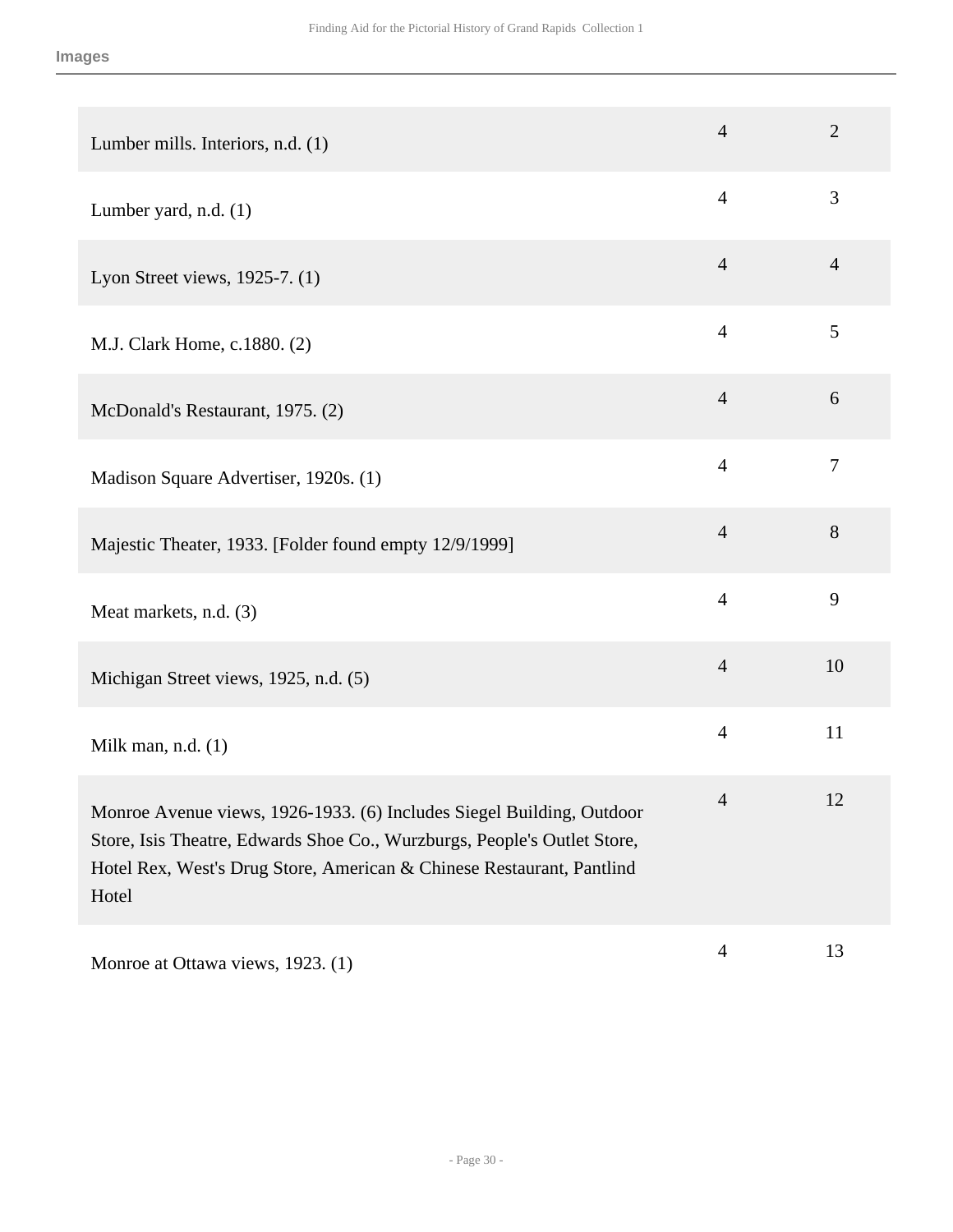| Monroe Street, later Monroe Center views, ca.1920-1975. (17-1 moved to<br>138-4-29= 16 10/25/2007) Includes White & White Ice Cream advertising<br>card, Morton House, West's Drug Store, Herpolsheimer's, Campau Square,<br>Foster Stevens Co., Spring Building, Grand Rapids National Bank,<br>Pantlind Hotel, Porter Building, Pecks, Boston Store, F & W Grand,<br>Friedman Springs, Frankla & Company, Jandorfs, Woolworths, H.L.<br>Greens Co., Kresges | $\overline{4}$ | 14 |
|---------------------------------------------------------------------------------------------------------------------------------------------------------------------------------------------------------------------------------------------------------------------------------------------------------------------------------------------------------------------------------------------------------------------------------------------------------------|----------------|----|
| Monument Square views, c.1920-1975. (7)                                                                                                                                                                                                                                                                                                                                                                                                                       | $\overline{4}$ | 15 |
| Monument Square building, 1920s. (1)                                                                                                                                                                                                                                                                                                                                                                                                                          | $\overline{4}$ | 16 |
| Morton House employees, 1925. (2)                                                                                                                                                                                                                                                                                                                                                                                                                             | $\overline{4}$ | 17 |
| Motorcycles, 1924. (1)                                                                                                                                                                                                                                                                                                                                                                                                                                        | $\overline{4}$ | 18 |
| Nelson Good & Co., 1920s. (1)                                                                                                                                                                                                                                                                                                                                                                                                                                 | $\overline{4}$ | 19 |
| New Street views, 1920s. (1)                                                                                                                                                                                                                                                                                                                                                                                                                                  | $\overline{4}$ | 20 |
| Newsboys Hall swimming pool, 1920s. (1)                                                                                                                                                                                                                                                                                                                                                                                                                       | $\overline{4}$ | 21 |
| North Park School, n.d. (1)                                                                                                                                                                                                                                                                                                                                                                                                                                   | $\overline{4}$ | 22 |
| North Stars busses, 1930. (2)                                                                                                                                                                                                                                                                                                                                                                                                                                 | $\overline{4}$ | 23 |
| Nurse with equipment, n.d. (1)                                                                                                                                                                                                                                                                                                                                                                                                                                | $\overline{4}$ | 24 |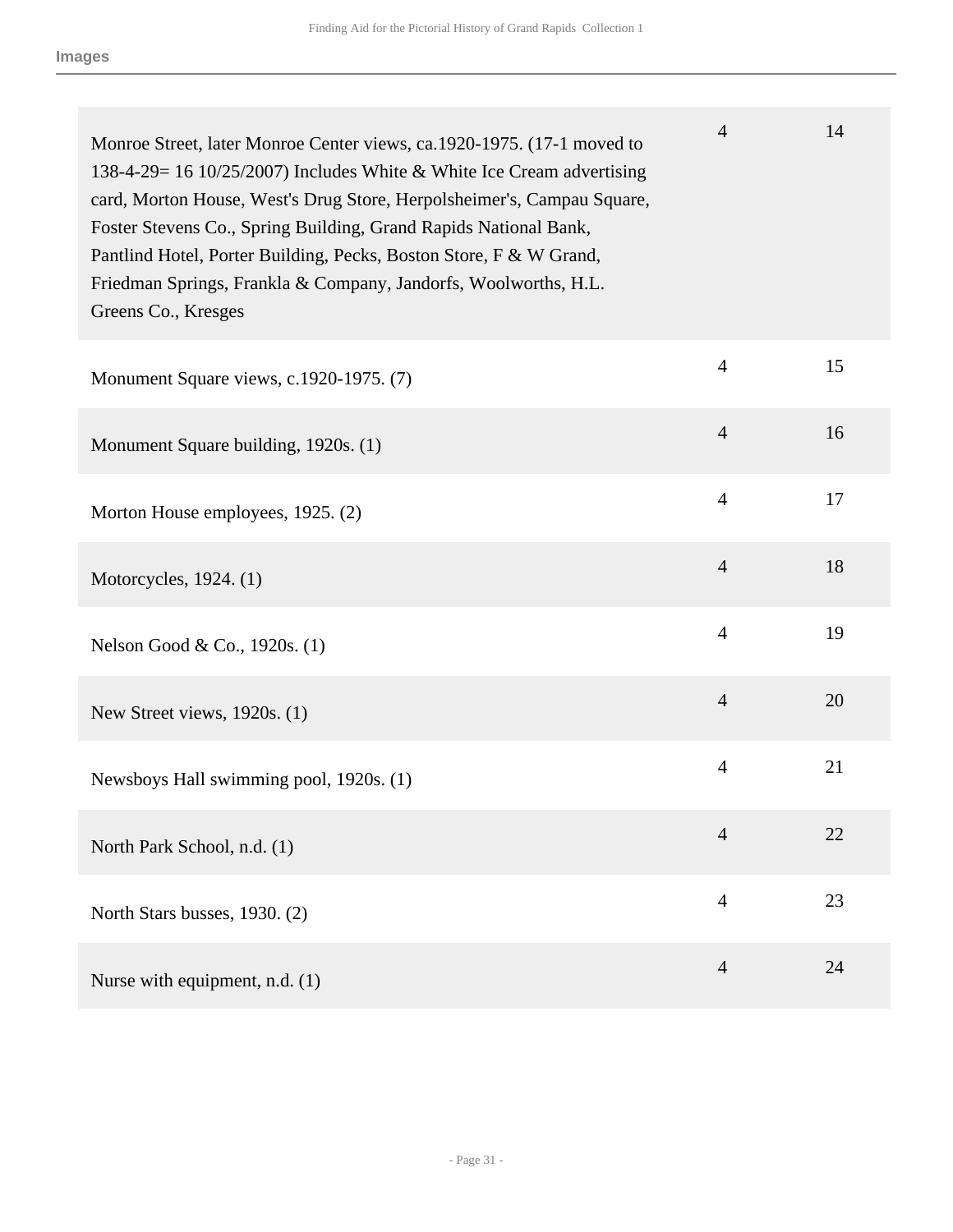| Oakhill Cemetery, n.d. (1)                                                                                                                                                                                                        | $\overline{4}$ | 25 |
|-----------------------------------------------------------------------------------------------------------------------------------------------------------------------------------------------------------------------------------|----------------|----|
| Oakland Motor Coach Co. car lot, 1920. (3, 7/1/2005)                                                                                                                                                                              | $\overline{4}$ | 26 |
| Offices. Interiors, n.d. (6)                                                                                                                                                                                                      | $\overline{4}$ | 27 |
| Offringa & Blok Wallpaper & Paint store, ca.1918. (1)                                                                                                                                                                             | $\overline{4}$ | 28 |
| Ottawa Avenue views, 1975. (2+1 from 139-4-14=3 10/25/2007) Includes<br>Vandenberg Plaza, Michigan Trust Building, Siegels, Peninsular Club,<br>George Bulliss Men's Shoes                                                        | $\overline{4}$ | 29 |
| Ottawa Indian Village site marker, n.d. (1)                                                                                                                                                                                       | $\overline{4}$ | 30 |
| Out Theater, c.1920. (1)                                                                                                                                                                                                          | $\overline{4}$ | 31 |
| Palmer School, n.d. (1)                                                                                                                                                                                                           | $\overline{4}$ | 32 |
| Pantlind Hotel, c.1965. (1)                                                                                                                                                                                                       | $\overline{4}$ | 33 |
| Pantlind Hotel. Interior, 1926-75. (4)                                                                                                                                                                                            | $\overline{4}$ | 34 |
| Parades, 1921-37. (26 items, 1 with two images, 7/1/2005) Includes BPOE<br>Elks building; Lion's International Convention, 1934; sign "Joel Guild"<br>Home: First Frame House in Grand Rapids"; Michigan District Kiwanis<br>Club | $\overline{4}$ | 35 |
| Parks, 1922, 1975, n.d. (4)                                                                                                                                                                                                       | $\overline{4}$ | 36 |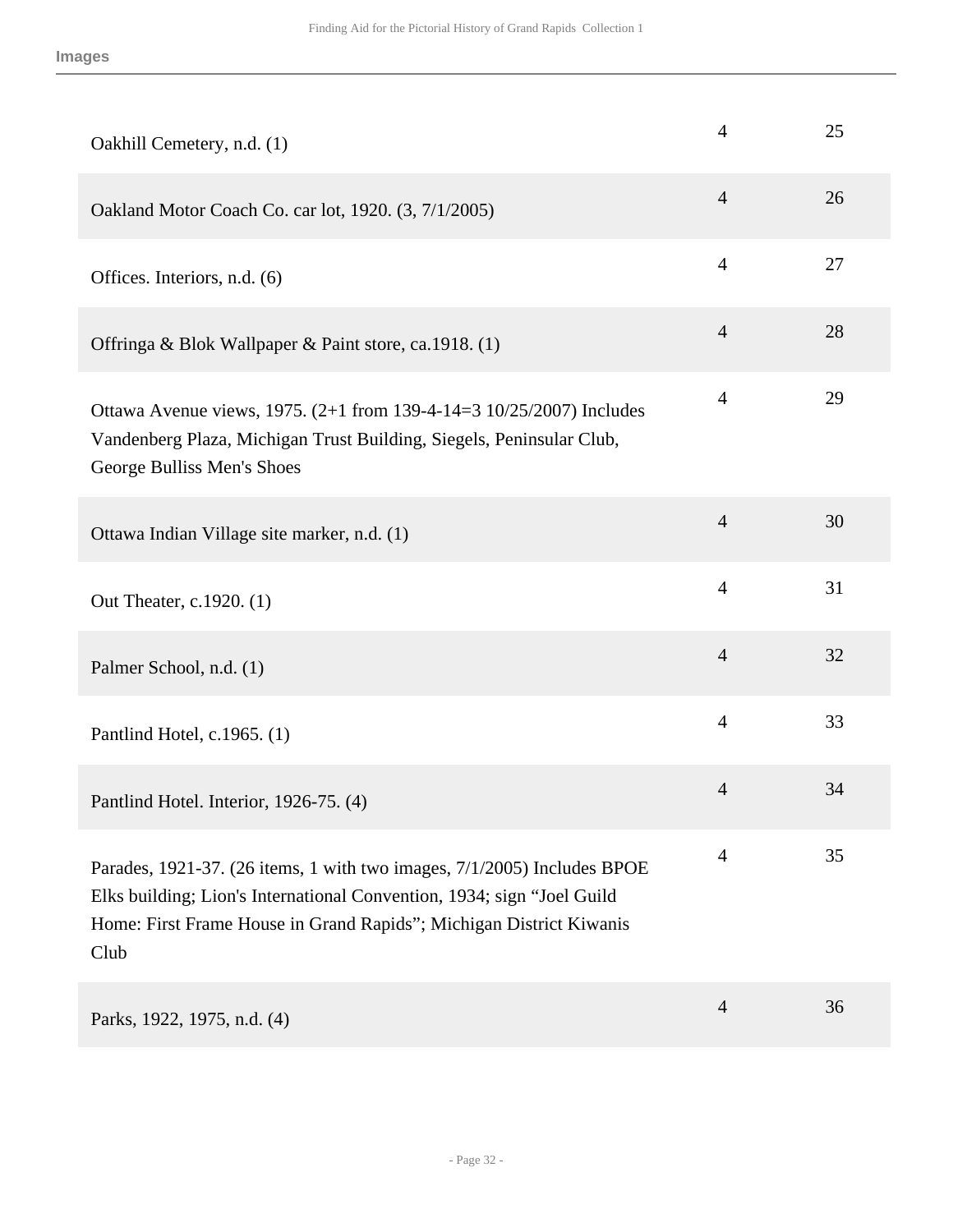| Pearl Street views, 1890s, 1950s. (3)                                                                 | $\overline{4}$ | 37           |
|-------------------------------------------------------------------------------------------------------|----------------|--------------|
| Peck Building, 1920s. (1)                                                                             | $\overline{4}$ | 38           |
| Peninsular Club, 1975. (1)                                                                            | $\overline{4}$ | 39           |
| People. Mapes, Lynn & Travis, Anthony, 1975. (7)                                                      | $\overline{4}$ | 40           |
| People. Tillman, George P., c.1920. (1)                                                               | $\overline{4}$ | 41           |
| People. VanderVelde, Craig, 1975. (1)                                                                 | $\overline{4}$ | 42           |
| People. Unidentified, 1975. (2)                                                                       | $\overline{4}$ | 43           |
| People. Author, Will Durant. 1929 (1, 7/12/2005) See the original in the<br>Morris Coll. 43-1-7 #301. | $\overline{4}$ | 44           |
| People. children, 1921, 1975, n.d. (7)                                                                | $\overline{4}$ | 45           |
| People. groups, 1926, n.d. (10)                                                                       | $\overline{4}$ | 46           |
| Petersen Brewing Co., n.d. (2)                                                                        | 4              | 47           |
| Picnic, n.d. $(1)$                                                                                    | $\overline{4}$ | 48           |
| Pierce's Ice Cream advertising, n.d. (1)                                                              | 5              | $\mathbf{1}$ |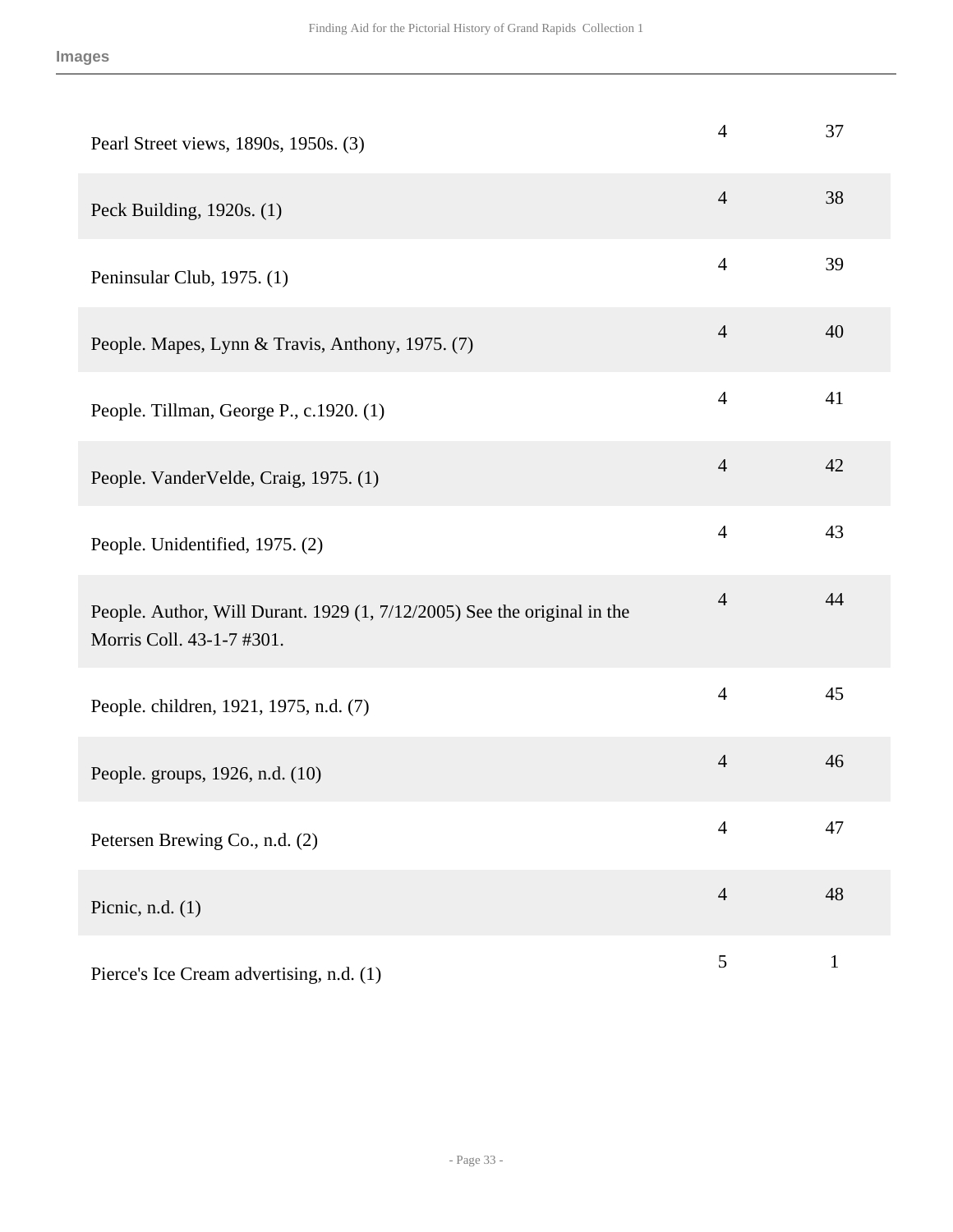| Plainfield Avenue School, 1888. (1)  | 5              | $\overline{2}$   |
|--------------------------------------|----------------|------------------|
| Police, n.d. $(4)$                   | 5              | 3                |
| Police Paddy Wagon, 1890s. (2)       | 5              | $\overline{4}$   |
| Political Campaign dinner, 1975. (1) | 5              | 5                |
| Political Rally, 1926, 1975. (4)     | 5              | 6                |
| Polonia Cafe, 1930s. (2)             | 5              | $\boldsymbol{7}$ |
| Pool Room, n.d. (1)                  | $\mathfrak{S}$ | 8                |
| Princes Theater, n.d. (1)            | 5              | 9                |
| Public Health Clinic, 1915. (1)      | $\mathfrak{S}$ | 10               |
| Public Works Project, 1931. (5)      | 5              | 11               |
| Radio broadcast, n.d. (1)            | 5              | 12               |
| Railroad timecard, 1876. (1)         | $\mathfrak{S}$ | 13               |
| Railroads, 1880s-90s. (7)            | $\sqrt{5}$     | 14               |
| Ray Watkins Grocery, 1920s. (1)      | $\sqrt{5}$     | 15               |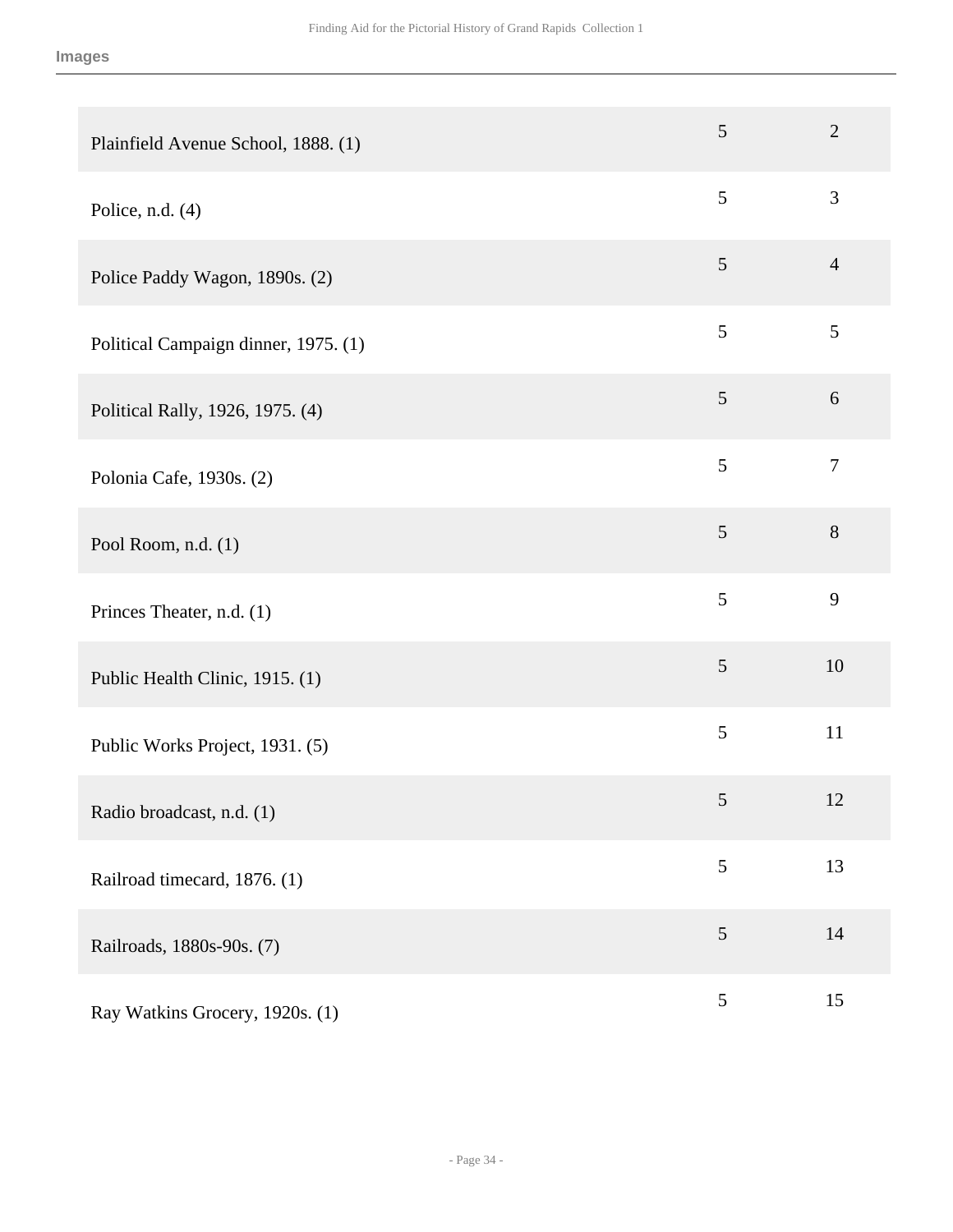| Rayfeld Carburetor Shop, n.d. (1)   | $\mathfrak{S}$  | 16 |
|-------------------------------------|-----------------|----|
| Reeds Lake, n.d. (2)                | 5               | 17 |
| Regent Theater, 1931. (1)           | $\mathfrak{S}$  | 18 |
| Regent Theater. Interior, 1935. (1) | $5\overline{)}$ | 19 |
| Restaurants, n.d. (5)               | 5               | 20 |
| Richards Tow Truck, c.1930. (1)     | 5               | 21 |
| Roads, n.d. (1)                     | 5               | 22 |
| Road grading, n.d. (1)              | 5               | 23 |
| Rogers Plaza, 1975. (1)             | 5               | 24 |
| Ryskamp Grocery display, n.d. (1)   | 5               | 25 |
| St. Adalberts Basilica, 1975. (1)   | $\sqrt{5}$      | 26 |
| St. Andrews Cathedral, 1975. (1)    | 5               | 27 |
| St. John's Orphanage, n.d. (1)      | 5               | 28 |
| School, n.d. (1)                    | $\mathfrak{S}$  | 29 |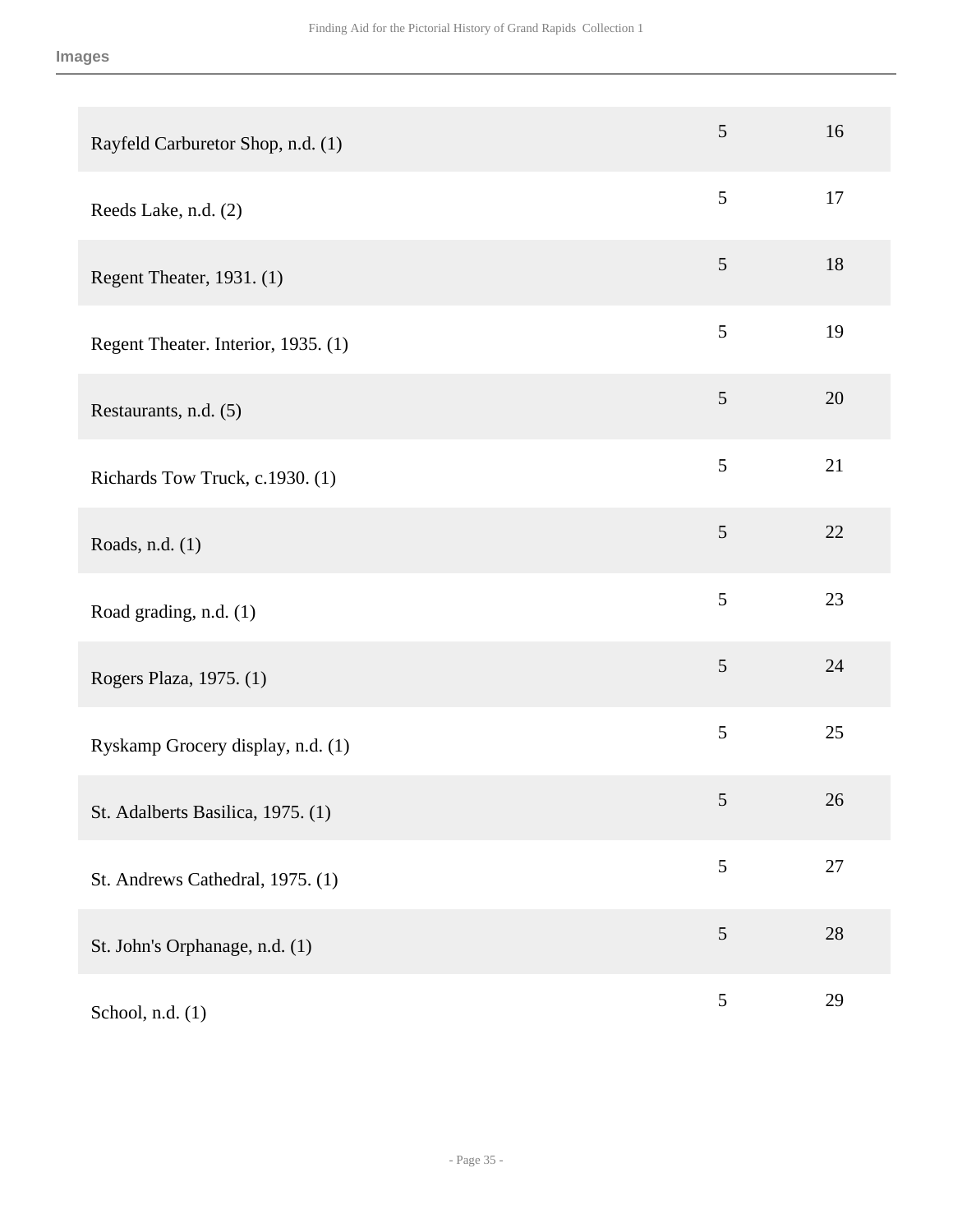| Second Reformed Church, n.d. (1)             | $\overline{5}$ | 30 |
|----------------------------------------------|----------------|----|
| Security Storage & Transfer Co., c.1910. (2) | $\mathfrak{S}$ | 31 |
| Sledding, n.d. (2)                           | 5              | 32 |
| Snow plowing, 1920s. (2)                     | 5              | 33 |
| Snow removal, c.1920. (2)                    | $\mathfrak{S}$ | 34 |
| Skeleton, 1975. (1)                          | 5              | 35 |
| State St. at Jefferson Ave., 1952. (1)       | $\mathfrak{S}$ | 36 |
| Stocking at Franklin views, 1920s. (1)       | 5              | 37 |
| Storefront, n.d. (1)                         | $\mathfrak{S}$ | 38 |
| Straight Street School, 1950s. (2)           | 5              | 39 |
| Strand Theater, c.1920. (2)                  | $\mathfrak s$  | 40 |
| Street cars, 1920s. (4)                      | 5              | 41 |
| Street sweeper, 1920s. (1)                   | 5              | 42 |
| Streets, 1920s. (1)                          | $\sqrt{5}$     | 43 |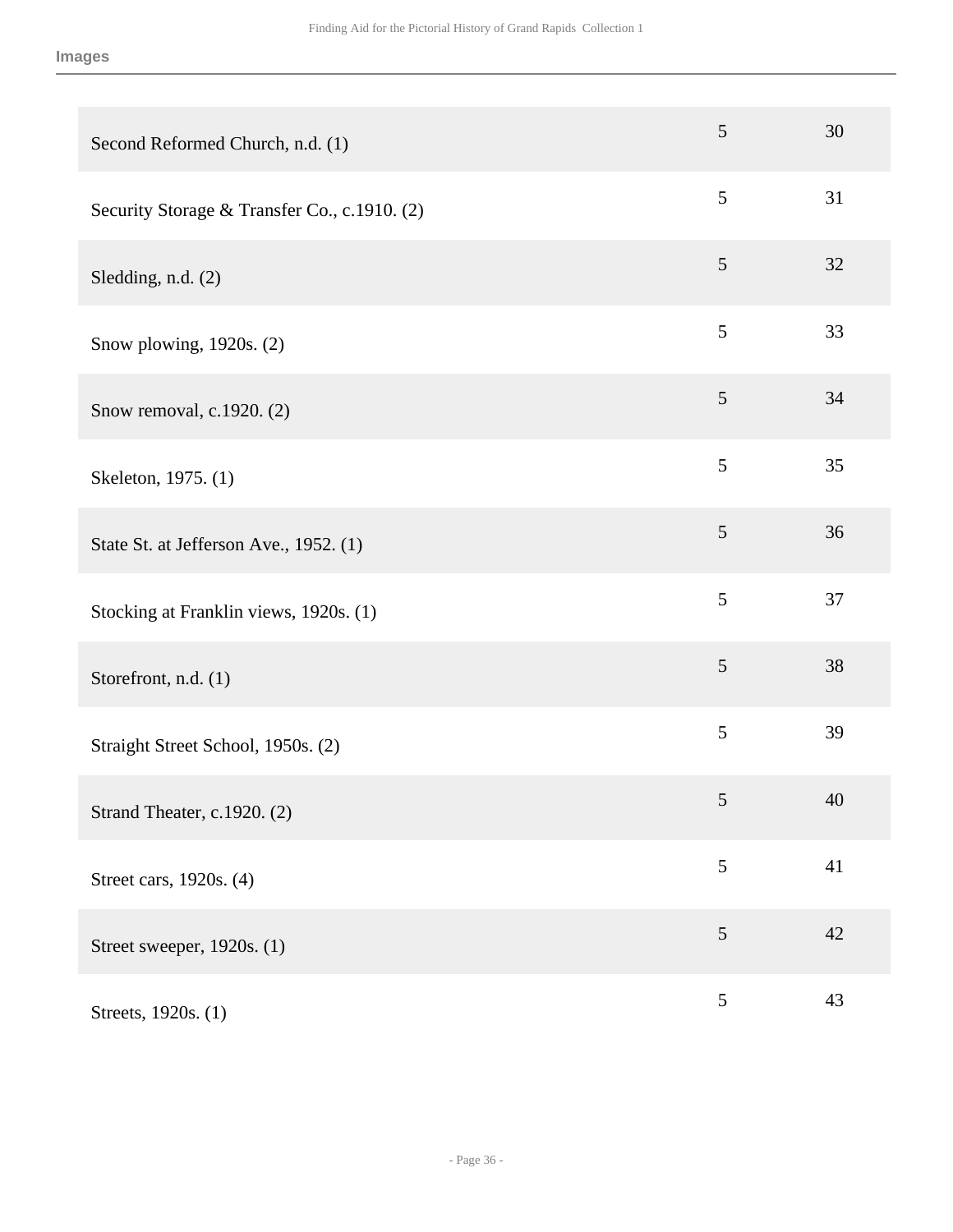| Strike pickets, n.d. (1)               | 5              | 44           |
|----------------------------------------|----------------|--------------|
| Students exercising, 1920s. (7)        | 5              | 45           |
| Students field hockey, 1920s. (1)      | 5              | 46           |
| Sun Oil Co. trucks, c.1915. (2)        | 5              | 47           |
| Swimming pool, n.d. (1)                | $\mathfrak{S}$ | 48           |
| Tax chart, 1927. (1)                   | 5              | 49           |
| Telephone installers, n.d. (1)         | 5              | 50           |
| Telephone operators, 1926, n.d. (4)    | 5              | 51           |
| Temple Theater, 1920. (2)              | 5              | 52           |
| Textile factories. Interiors, n.d. (5) | 5              | 53           |
| Theaters, 1920. (2)                    | 5              | 54           |
| Theater productions, n.d. (5)          | 5              | 55           |
| Theater projection booth, n.d. (1)     | $\mathfrak{S}$ | 56           |
| Traffic accidents, 1920s, 1975. (3)    | $\sqrt{6}$     | $\mathbf{1}$ |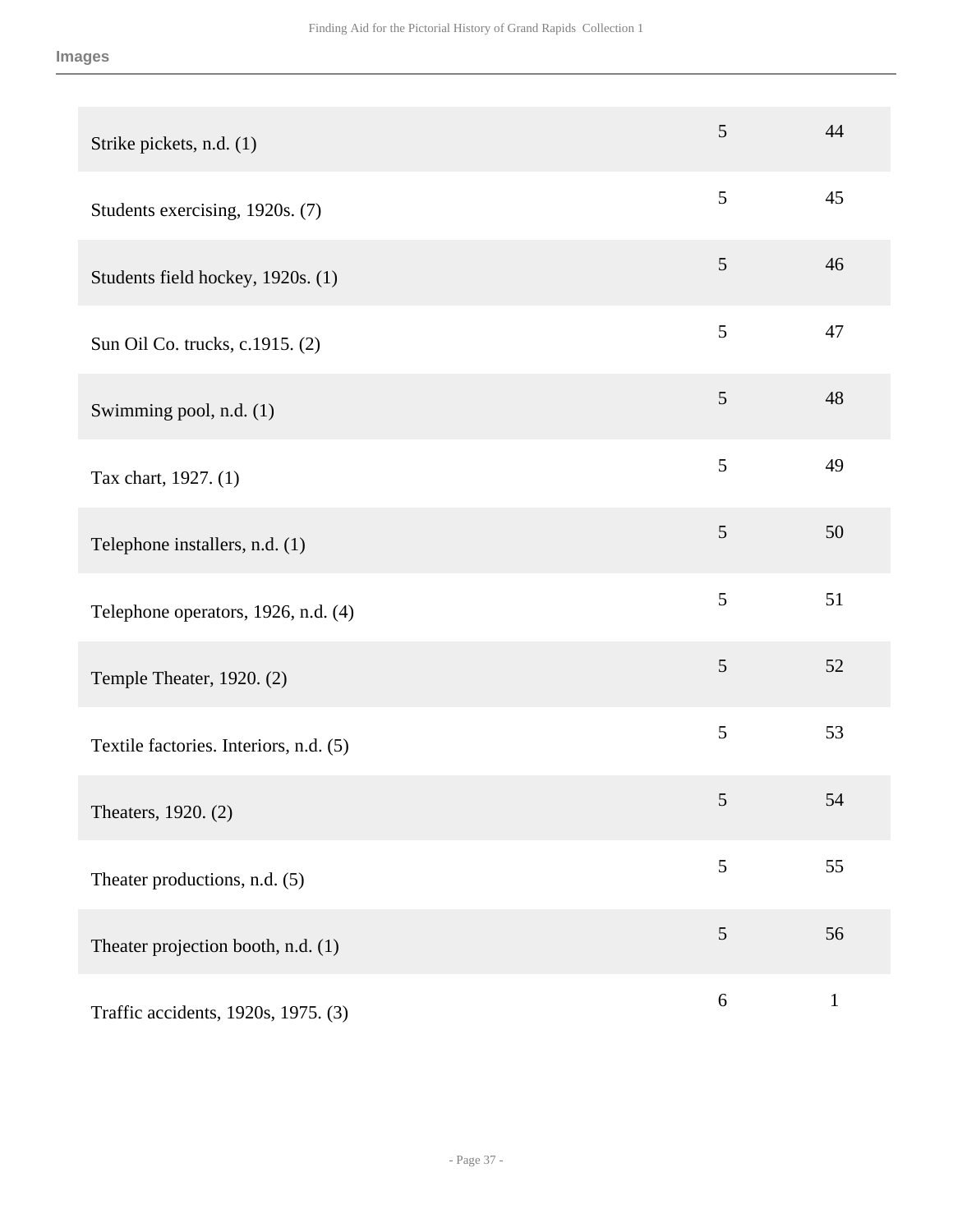| Trucks, 1920s. (2)                                      | 6          | $\overline{2}$ |
|---------------------------------------------------------|------------|----------------|
| US 131 construction, c.1962. (1)                        | 6          | 3              |
| Union Bank, 1975. (1)                                   | 6          | $\overline{4}$ |
| Union Station, 1925-30s. (9)                            | 6          | 5              |
| Utility crews, 1920s. (1)                               | 6          | 6              |
| Valley City Milling Co., n.d. (1)                       | 6          | $\overline{7}$ |
| Brummeler-VanStrien Co. truck, 1920s. (1)               | 6          | 8              |
| Veterans Memorial Park, 1923-75. (7)                    | 6          | 9              |
| Vincroft Fruit Wagon, n.d. (1)                          | 6          | 10             |
| Vinkemulder warehouse, 1975. (1)                        | 6          | 11             |
| Voigt Milling Co., n.d. (1)                             | 6          | 12             |
| Weldon Frankforter and Baptist Mission bible, 1975. (1) | $\sqrt{6}$ | 13             |
| West Michigan Fairgrounds, 1920s. (2)                   | $6\,$      | 14             |
| West Side views, n.d. (1)                               | $\sqrt{6}$ | 15             |